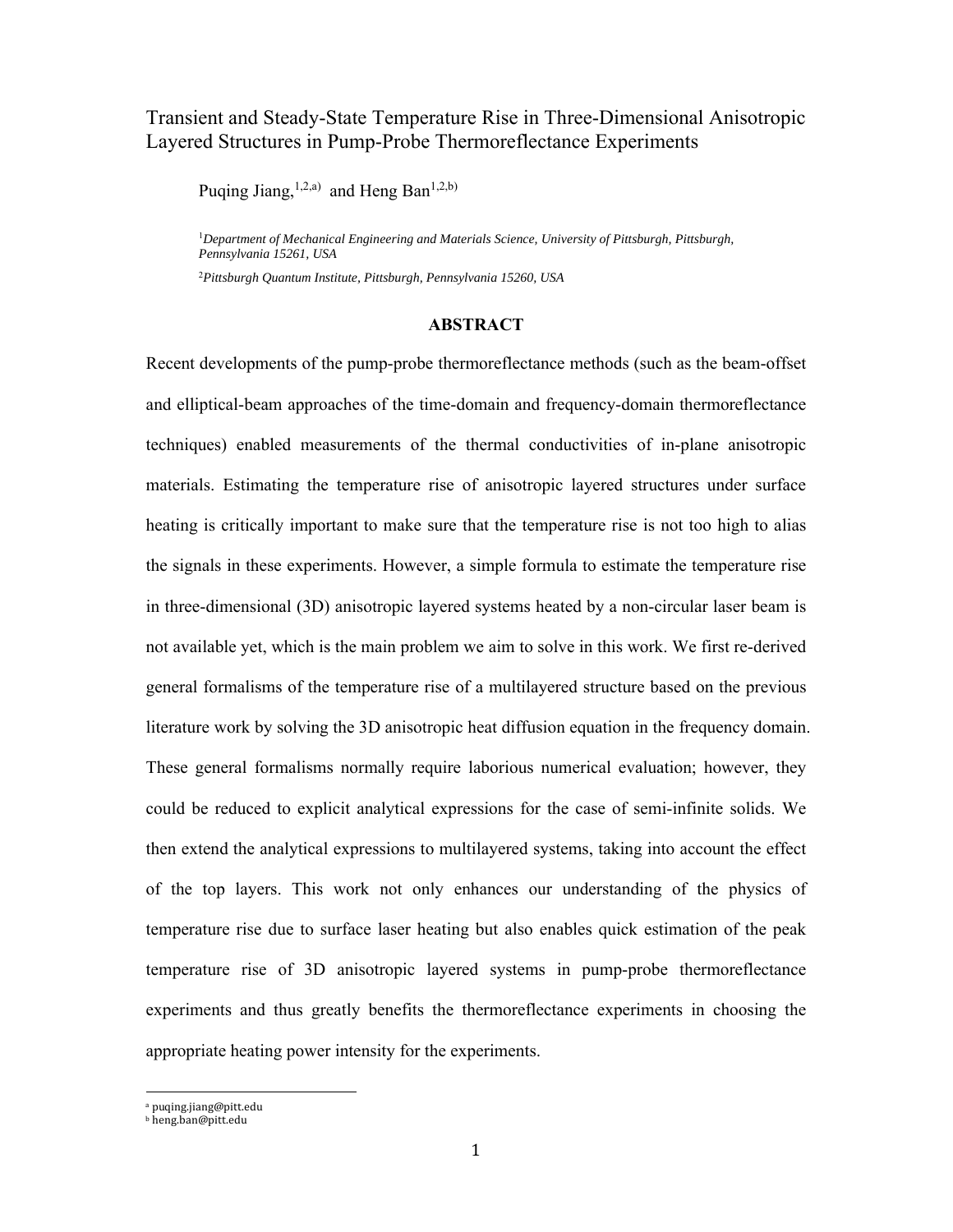#### **I. INTRODUCTION**

Thermal conductivity of anisotropic materials is a critical property that impacts their wide applications in modern devices such as microelectronics,<sup>1</sup> photonics,<sup>2</sup> solar cells,<sup>3</sup> thermal barrier coatings<sup>4</sup>, and thermoelectric modules.<sup>5</sup> Accurate measurements of the threedimensional (3D) thermal conductivity of thin films and small-scale samples were made possible with the recent development of transient techniques including the thermoreflectance methods (time-domain/frequency-domain thermoreflectance, TDTR/FDTR) and the 3ω method. These techniques have been extensively used to measure the 3D thermal conductivity tensor of both thin films and bulk materials over a wide range of thermal conductivity. $6, 7, 8-21$ 

The thermoreflectance methods, including both TDTR and FDTR, use a modulated pump laser beam to heat the sample and a second probe beam to detect the surface temperature change via the linear change of the surface reflectance  $R_s$  with temperature,  $\Delta R_s = \frac{dR_s}{dT} \Delta T$ . TDTR typically uses ultrafast pulsed lasers (with pulse widths <0.5 ps) and FDTR typically uses continuous-wave (cw) lasers for the measurements. In both cases, the surface temperature rise  $\Delta T$  should not be too high to invalidate the assumption of the linear temperature dependence of  $R_s$ . Besides, since both methods measure the thermal properties of the sample at the base temperature  $T_0$ , the surface temperature rise  $\Delta T$  should not be too high to invalidate the assumption of constant thermal properties in the temperature range of  $T_0$  to  $T_0 + \Delta T$ . This is particularly important at low temperatures where the heat capacities have the  $T<sup>3</sup>$  temperature dependence. A general guideline is that the steady-state surface temperature rise  $\Delta T$  should not exceed 10 K or 10% of the absolute temperature, whichever is smaller.<sup>6, 22</sup> A quick and accurate estimation of the temperature rise in both TDTR and FDTR is thus critically important in choosing an appropriate heating power intensity for the experiments.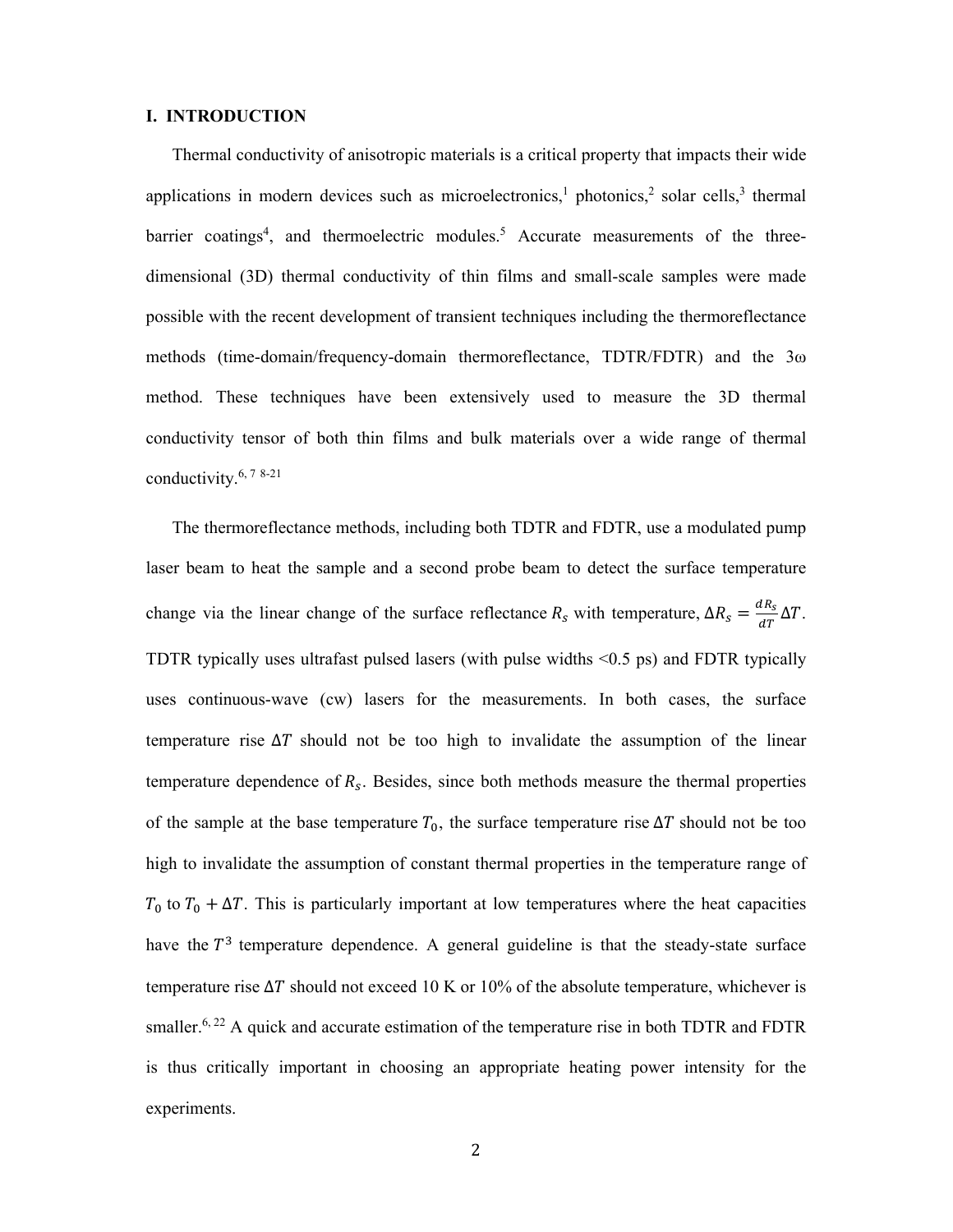For the steady-state temperature rise in thermoreflectance experiments, Cahill<sup>23</sup> was the first to derive an analytical expression for an isotropic semi-infinite solid, which was later extended to a more general form by Braun *et al*. 24 as

$$
\Delta T = \frac{P_0}{\sqrt{2\pi k_z k_r (w_0^2 + w_1^2)}}.
$$
 (1)

Here,  $P_0$  is the averaged laser power absorbed by the sample,  $k_r$  and  $k_z$  are the in-plane and through-plane thermal conductivities of the material,  $w_0$  and  $w_1$  are the  $1/e^2$  radii of the pump and probe laser spots, and  $\Delta T$  is the temperature rise as averaged by the probe beam. While Eq. (1) has been commonly used in both TDTR and FDTR experiments to estimate the steady-state temperature rise, it is limited to axially symmetric cases. Besides, the case of pulsed laser heating in TDTR should be more complicated than Eq. (1), and the peak transient temperature rise in TDTR due to the pulsed laser heating could be much higher than the steady-state temperature rise estimated by Eq. (1), especially at low temperatures where the sample could have a very high in-plane thermal diffusivity  $k_r / C$ . Also, as pointed out by Braun *et al.*<sup>24</sup>, the layers and interfaces in multilayered systems could redistribute the heat flux and result in a temperature rise that is different from the one predicted using Eq. (1). A more general formula of the temperature rise for both cw and pulsed laser heating that can apply to multilayered systems with 3D anisotropy is urgently needed.

In this work, general formalisms of the peak temperature rise were first re-derived based on the previous literature work for both cw and pulsed laser heating of 3D anisotropic multilayered systems. These general formalisms were then reduced to simple semi-empirical correlations to enable fast and accurate estimation of the peak temperature rise in both FDTR and TDTR experiments. These simple analytical expressions were tested against the general formalisms for several different representative cases and the effect of thin-film layers on the peak temperature rise was discussed.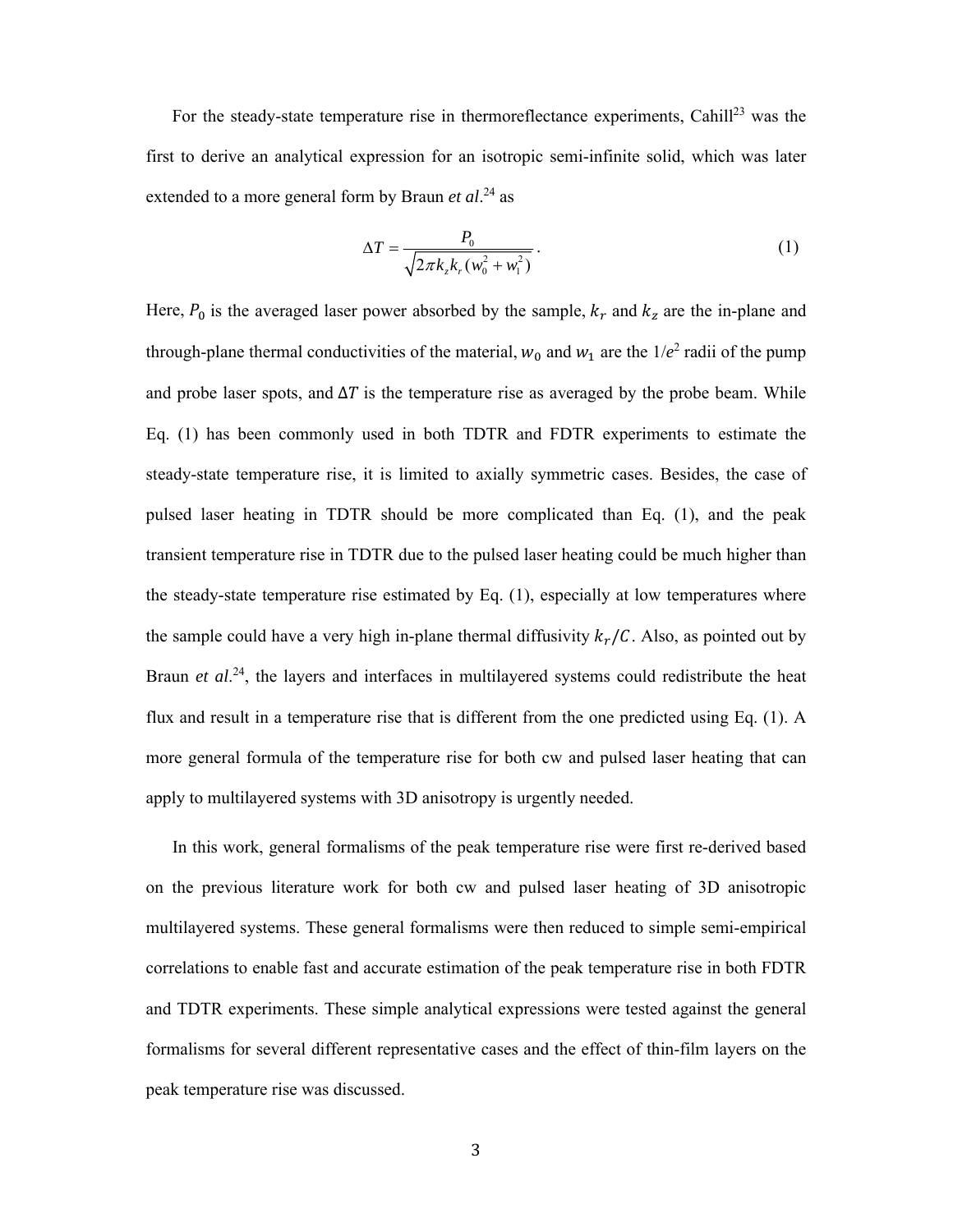### **II. GENERAL FORMALISM**

The heat diffusion process in anisotropic media is governed by the following equation:

$$
C\frac{\partial T}{\partial t} = k_x \frac{\partial^2 T}{\partial x^2} + k_y \frac{\partial^2 T}{\partial y^2} + k_z \frac{\partial^2 T}{\partial z^2} + 2k_{xy} \frac{\partial^2 T}{\partial x \partial y} + 2k_{xz} \frac{\partial^2 T}{\partial x \partial z} + 2k_{yz} \frac{\partial^2 T}{\partial y \partial z}.
$$
 (2)

Here C is the volumetric heat capacity, and  $k_x$ ,  $k_y$ ,  $k_z$ ,  $k_{xy}$ ,  $k_{yz}$ ,  $k_{xz}$  are the 6 independent components of the 2nd rank thermal conductivity tensor, which must be symmetric by the reciprocity relation.<sup>25, 26</sup> The temperature dependence of the thermophysical properties is ignored for the sake of simplicity. This parabolic partial differential equation could be simplified to a one-dimensional (1D) heat conduction problem in the frequency domain by doing Fourier transforms to the in-plane coordinates and time,  $T(x, y, z, t) \leftrightarrow \Theta(u, v, z, \omega)$ . Assuming a surface heat source boundary condition, the surface temperature rise  $\Theta_s$  of a multilayered system could be solved in the frequency domain as

$$
\Theta_s(u, v, \omega) = \hat{G}(u, v, \omega) Q_s(u, v, \omega), \qquad (3)
$$

where  $\hat{G}(u, v, \omega)$  is the Green's function and  $Q_s(u, v, \omega)$  is the surface heat flux in the frequency domain. Details on the derivation of the Green's function can be found in Refs. [10, 14] and also Supplementary Information Section S1 for the sake of completeness.

We note that the assumption of a surface heat source boundary condition is not always valid due to the optical penetration of the laser beam into the sample. However, for most standard TDTR and FDTR experiments where the samples are coated with a metal transducer layer, most of the heat is absorbed by the thin transducer layer. Assuming the surface heat source boundary condition would only result in slightly higher temperature rise at short delay times ( $\leq 10$  ps) in TDTR but have no effect for the longer delay time range ( $\geq 10$  ps) in TDTR or FDTR. More detailed discussions can be found in Supplementary Information S2. In what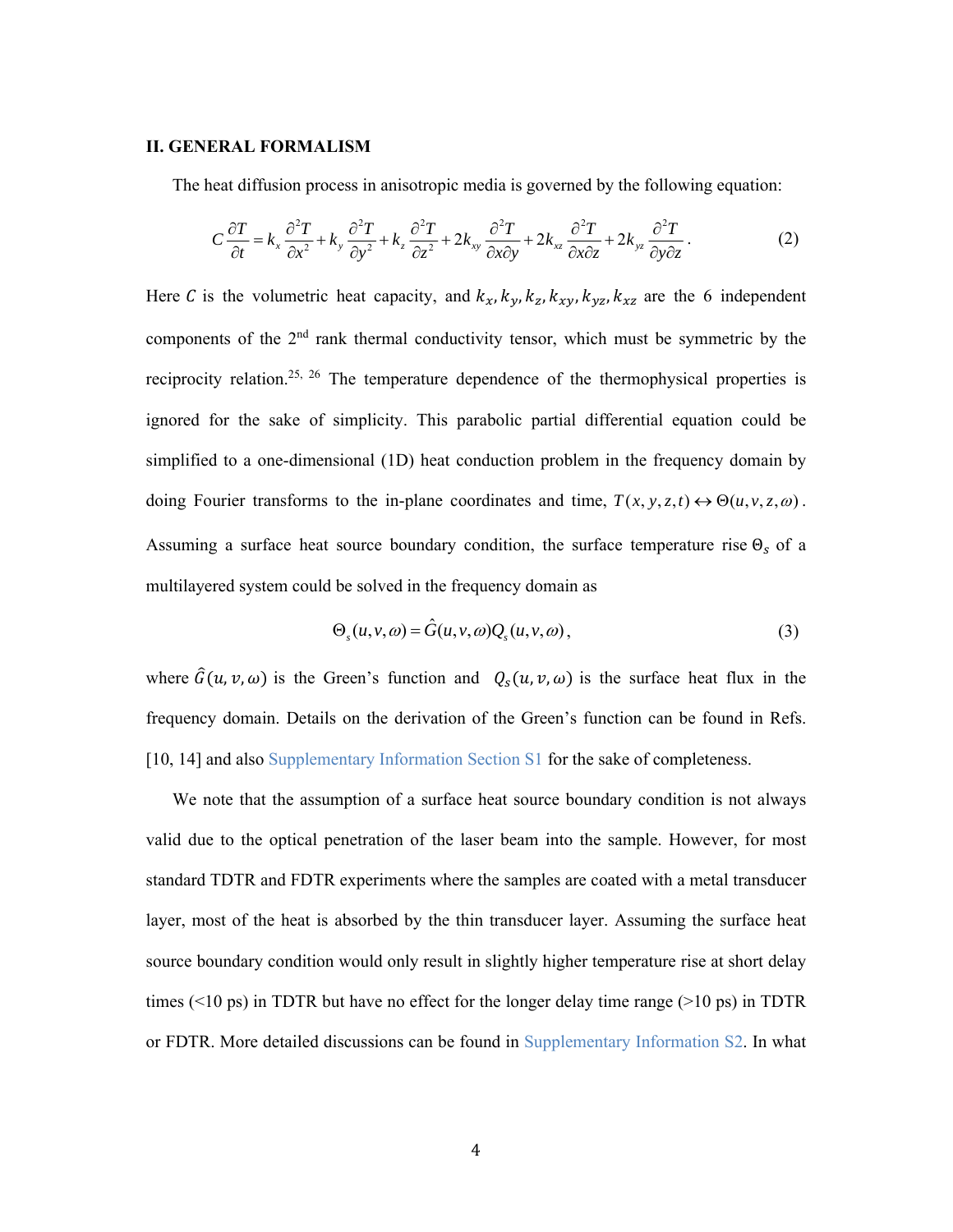follows, we continue to derive the temperature rise expressions under the assumption of a surface heat source boundary condition.

For the case of cw laser heating in FDTR, the surface heat flux is

$$
q^{cw}(x, y, t) = \frac{2}{\pi w_x w_y} \exp\left[-2\left(\frac{x^2}{w_x^2} + \frac{y^2}{w_y^2}\right)\right] \left[P_0 + P_1 \cos\left(\omega_0 t + \varphi_0\right)\right].\tag{4}
$$

Here  $w_x$  and  $w_y$  are the 1/ $e^2$  radii of the pump laser spot in the *x* and *y* directions, respectively;  $P_0$  and  $P_1$  are the amplitudes of the offset component and the periodic heating power [in Watts] absorbed by the sample, with  $P_0 \ge P_1$ ;  $\omega_0$  is the modulation frequency, and  $\varphi_0$  is an arbitrary phase shift. Fourier transform of Eq. (4) gives its frequency-domain expression as

$$
Q_s^{cw}(u, v, \omega) = 2\pi \exp\left(-\frac{\pi^2 u^2 w_x^2}{2}\right) \exp\left(-\frac{\pi^2 v^2 w_y^2}{2}\right) \times \left[P_0 \delta(\omega) + P_1 \frac{\delta(\omega - \omega_0) e^{i\varphi_0} + \delta(\omega + \omega_0) e^{-i\varphi_0}}{2}\right]
$$
(5)

The case of pulsed laser heating in TDTR would be a little more complicated, with the surface heat flux expressed as

$$
q^{pulsed}(x, y, t) = \frac{2}{\pi w_x w_y} \exp\left[-2\left(\frac{x^2}{w_x^2} + \frac{y^2}{w_y^2}\right)\right] \left[P_0 + P_1 \cos(\omega_0 t + \varphi_0)\right] \times
$$
  

$$
\left[\frac{0.94}{f_{\text{rep}} \tau_p} \sum_{n=-\infty}^{\infty} \exp\left(-2.77 \frac{(t - nT_s - t_0)^2}{\tau_p^2}\right)\right]
$$
 (6)

This is a train of pulses with Gaussian distribution in time and space, modulated by a sinusoidal function at frequency  $\omega_0$ . The laser pulses have a full duration at half maximum (FDHM) of  $\tau_p$ . The laser repetition rate is  $f_{\text{rep}}$  with a period of  $T_s=1/f_{\text{rep}}$ , and  $t_0$  is an arbitrary time shift of laser pulses. Similarly, the frequency-domain surface heat flux for the case of pulse laser heating could be obtained from the Fourier transform of Eq. (6) as: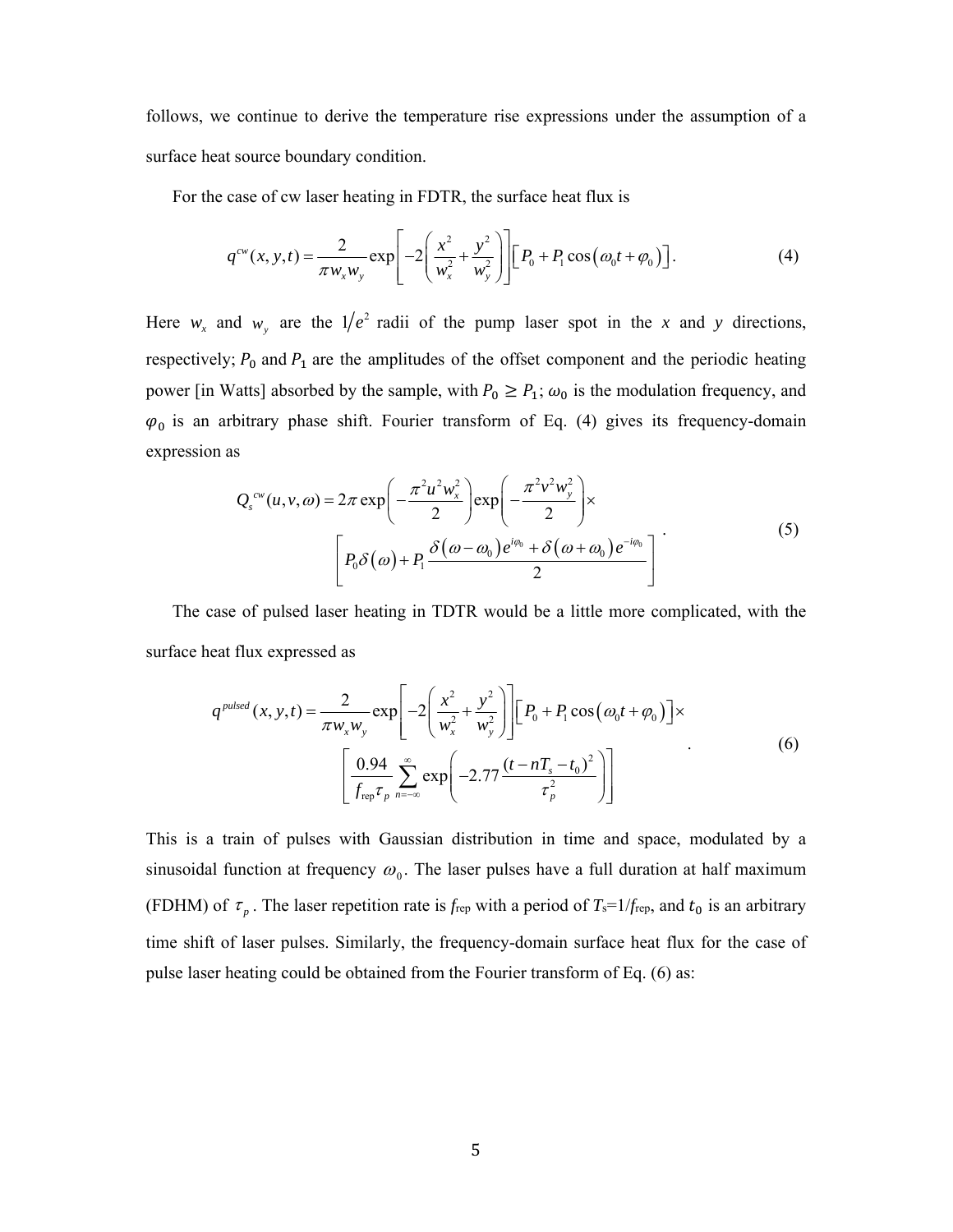$$
Q_s^{pulsed}(u, v, \omega) = 2\pi \exp\left(-\frac{\pi^2 u^2 w_x^2}{2}\right) \exp\left(-\frac{\pi^2 v^2 w_y^2}{2}\right) \times
$$
  

$$
\sum_{n=-\infty}^{\infty} \left\{ \left[ P_0 \delta\left(\omega - n\omega_s\right) + P_1 \frac{\delta\left(\omega - n\omega_s - \omega_0\right) e^{i\varphi_0} + \delta\left(\omega - n\omega_s + \omega_0\right) e^{-i\varphi_0}}{2} \right] e^{-\frac{n^2 \omega_s^2 r_p^2}{11.08}} e^{-in\omega_s t_0} \right\}
$$
(7)

The surface temperature rise of the layered structure can thus be obtained by doing an inverse 2D Fourier transform of Eq. (3) as

$$
\theta(x, y, t) = \frac{1}{2\pi} \int_{-\infty}^{\infty} \int_{-\infty}^{\infty} \int_{-\infty}^{\infty} Q_s(u, v, \omega) \hat{G}(u, v, \omega) \exp(i2\pi(ux + vy) + i\omega t) du dv d\omega.
$$
 (8)

For the case of cw laser heating, the time-varying surface temperature rise is

$$
\theta(x, y, t) = P_0 \int_{-\infty}^{\infty} \int_{-\infty}^{\infty} \hat{G}(u, v, 0) \exp\left(-\frac{\pi^2 u^2 w_x^2}{2}\right) \exp\left(-\frac{\pi^2 v^2 w_y^2}{2}\right) \exp\left(i2\pi(ux + vy)\right) du dv
$$
  
+
$$
P_1 \int_{-\infty}^{\infty} \int_{-\infty}^{\infty} \text{Re}\left\{\hat{G}(u, v, \omega_0) e^{i(\omega_0 t + \varphi_0)}\right\} \exp\left(-\frac{\pi^2 u^2 w_x^2}{2}\right) \exp\left(-\frac{\pi^2 v^2 w_y^2}{2}\right) \exp\left(i2\pi(ux + vy)\right) du dv
$$
\n(9)

Here the symbol  $\text{Re}\{\}$  represents the real part of a complex number.

For the case of pulsed laser heating, it would be

$$
\theta(x, y, t) = P_0 \sum_{n=-\infty}^{\infty} \left\{ e^{\frac{-n^2 \omega_s^2 \tau_p^2}{11.08}} e^{in\omega_s(t-t_0)} \int_{-\infty}^{\infty} \int_{-\infty}^{\infty} \hat{G}(u, v, n\omega_s) \exp\left(-\frac{\pi^2 u^2 w_x^2}{2}\right) \exp\left(-\frac{\pi^2 v^2 w_y^2}{2}\right) \exp\left(i2\pi(ux+vy)\right) du dv \right\}
$$
  
+ 
$$
P_1 \sum_{n=-\infty}^{\infty} \left\{ e^{\frac{-n^2 \omega_s^2 \tau_p^2}{11.08}} e^{in\omega_s(t-t_0)} \int_{-\infty}^{\infty} \int_{-\infty}^{\infty} \text{Re}\left\{ \hat{G}(u, v, n\omega_s + \omega_0) e^{i\omega_0 t} \right\} \exp\left(-\frac{\pi^2 u^2 w_x^2}{2}\right) \exp\left(-\frac{\pi^2 v^2 w_y^2}{2}\right) \exp\left(i2\pi(ux+vy)\right) du dv \right\}
$$
(10)

The first terms of Eqs. (9) and (10) are the steady-state temperature rise induced by the constant offset component of the heat flux, and the second terms of Eqs. (9) and (10) are the steady periodic temperature oscillation induced by the modulated component of the surface heat flux.

Figure 1 (a, b) shows an example of the time-varying heating power of cw and pulsed laser heating with the same averaged heating power of  $P_0 = 10$  mW and the same amplitude of the periodic heating power as  $P_1 = 10$  mW. Here the pulsed laser has a repetition rate of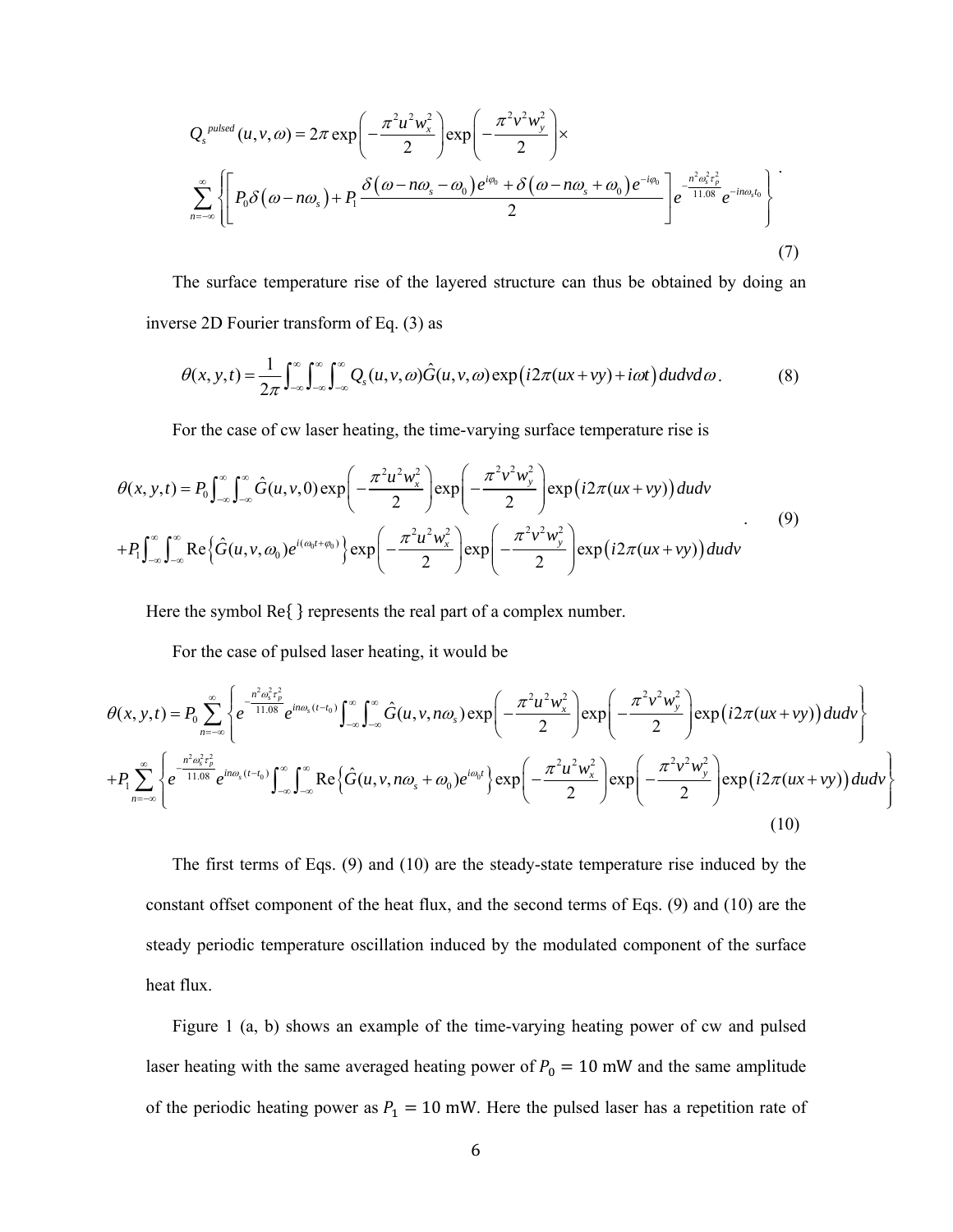$f_{\text{rep}} = 80 \text{ MHz}$  and a pulse width of  $\tau_p = 0.5 \text{ ps}$ . Figure 1(b) shows that although the averaged power of the pulsed laser is only 10 mW, the instant laser power could be as high as 300 W due to the ultrashort widths of the laser pulses.

Figure 1 (c-e) shows the corresponding peak temperature rises (located at  $x = y = z = 0$ ) of a 100 nm Al/Si two-layered system as a function of time under both cw and pulsed laser heating, whose power profiles are shown in Fig. 1 (a, b). The subplots (1c-1e) are for the system at 300 K (with  $k_{\text{Al}} = 200 \text{ W/mK}$ ,  $C_{\text{Al}} = 2.34 \text{ MJ/m}^3 \text{K}$ ,  $k_{\text{Si}} = 140 \text{ W/mK}$ ,  $C_{\text{Si}} =$ 1.6 MJ/m<sup>3</sup>K) and the subplots (2c-2e) are for the system at 70 K (with  $k_{\text{Al}} = 80 \text{ W/mK}$ ,  $C_{\text{Al}} = 0.77 \text{ MJ/m}^3 \text{K}, k_{\text{Si}} = 1680 \text{ W/mK}, C_{\text{Si}} = 0.35 \text{ MJ/m}^3 \text{K}.$  The laser spot size was fixed as  $w_x = w_y = 5$  µm and the modulation frequency was chosen as 5 MHz for both cases. The blue curves in Fig. 1 are for the pulsed laser heating and the red shadowed regions represent the cw laser heating. We note that in TDTR experiments the signals in the short delay time range 0-80 ps are usually excluded from being fitted by the thermal model prediction because data in this delay time range are complicated by heat transport processes in the transducer layer and are not important for extracting thermal properties of the substrate. Therefore, for the time-varying temperature rise of pulsed laser heating, the data in the delay time range 0- 80 ps after each pulse were omitted for the sake of clarity.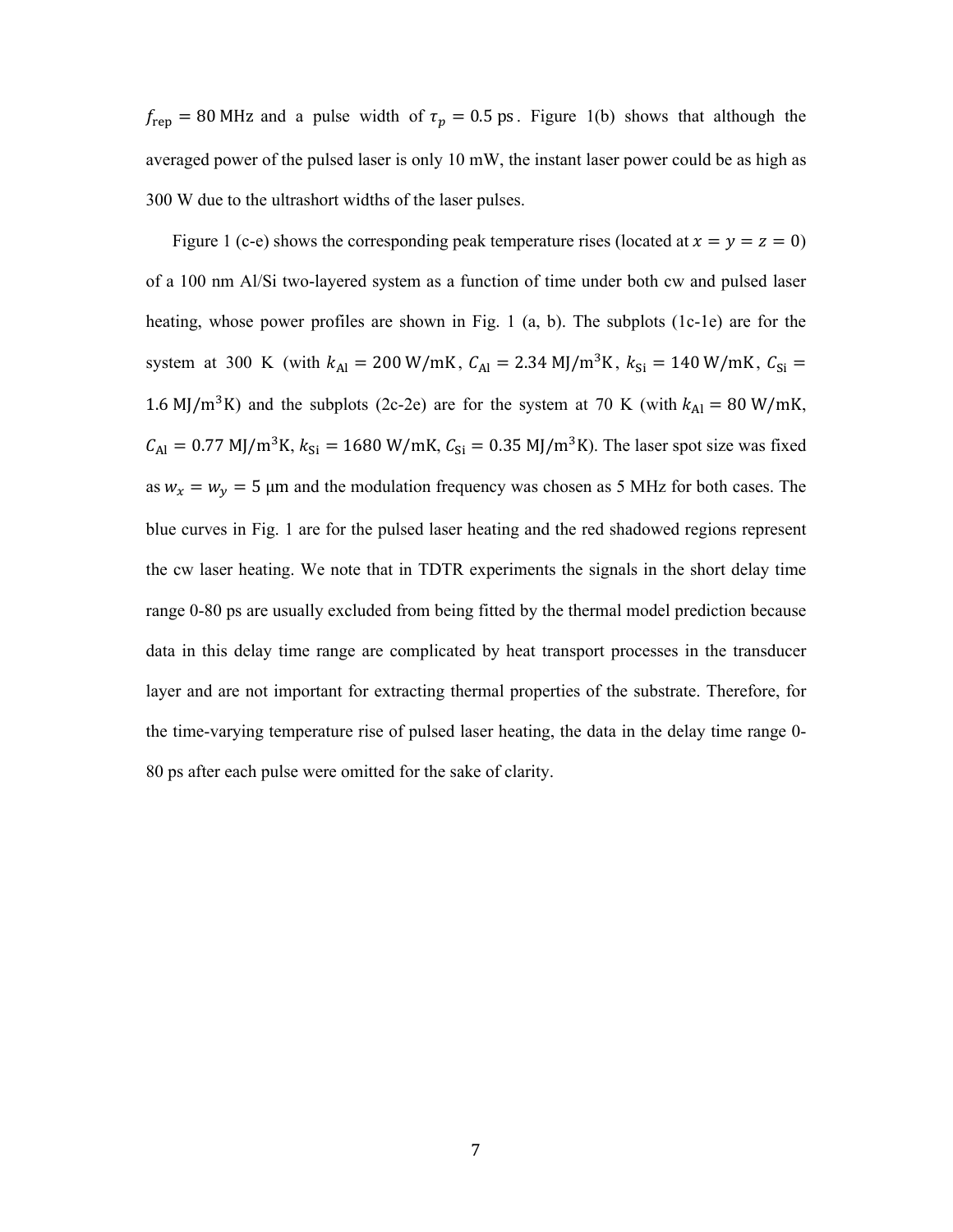

FIG. 1. (a, b) The time-varying heating power profile of modulated cw and pulsed laser with the same averaged heating power of  $P_0 = 10$  mW and the same amplitude of oscillating heating power of  $P_1 = 10$  mW. (c-e) The peak temperature rise (located at  $x = y = z = 0$ )  $\theta_{ac}$ ,  $\theta_{dc}$ , and  $\theta = \theta_{ac} + \theta_{dc}$  of a 100 nm Al/Si system as a function of time at different temperatures of 300 K (subplots  $1c - 1e$ ) and 70 K (subplots  $2c - 2e$ ) heated by both a pulsed laser (the blue curves) and a cw laser (the red shadowed region). The heating power, laser spot size, and modulation frequency are all kept the same for both cases. For the case of pulsed laser heating, the data in the delay time range 0-80 ps after each pulse were omitted for the sake of clarity.

As shown in Fig. 1 (c-e), the temperature rise of the sample consists of a steady-state component  $\theta_{dc}$  induced by the constant offset component of the surface heat flux and a periodic oscillating component  $\theta_{ac}$  induced by the modulated component of the surface heat flux. The amplitude of  $\theta_{ac}$  is always smaller than or equal to that of  $\theta_{dc}$ . For the pulsed laser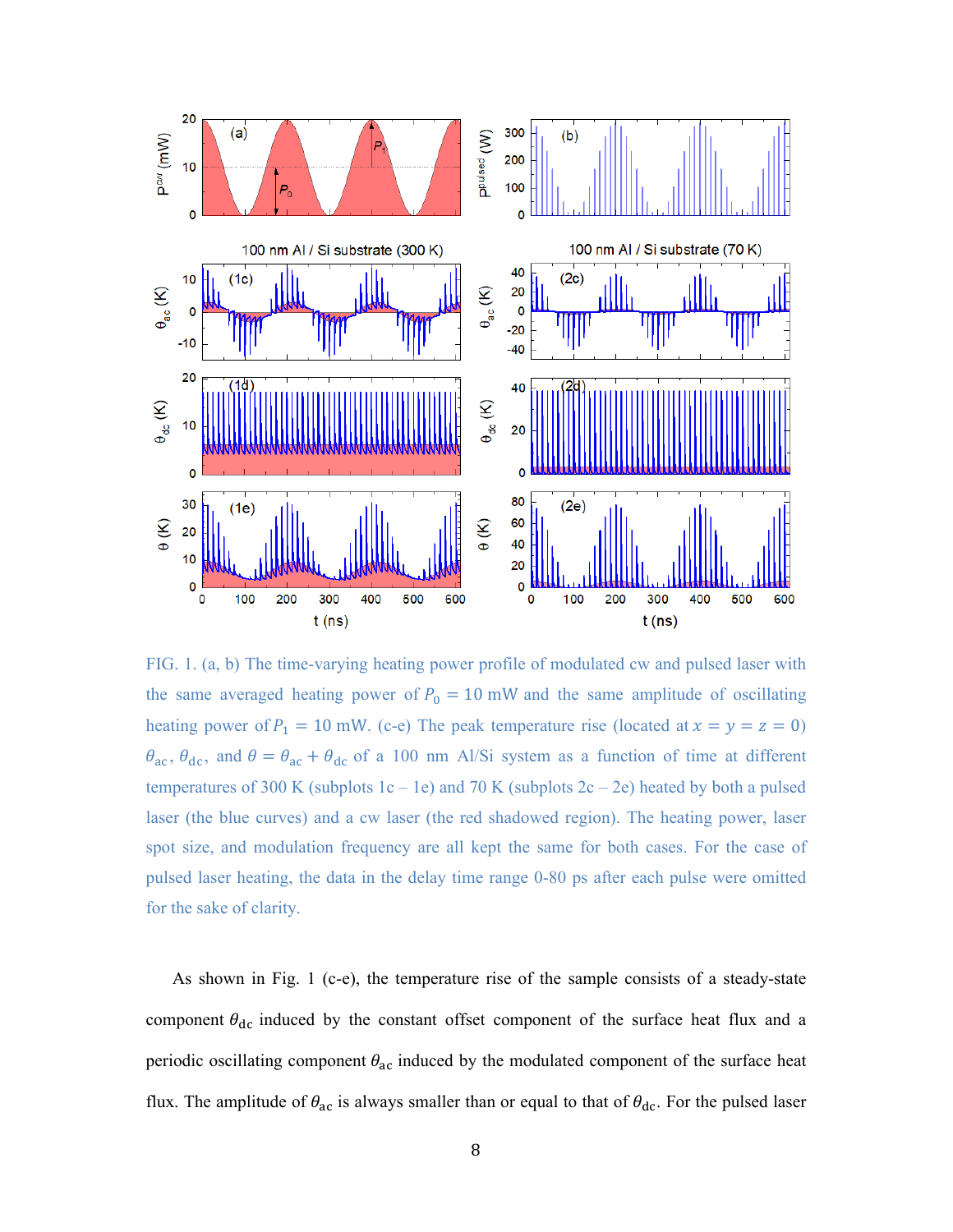heating, the temperature rise consists of a pulse accumulation component, which has an amplitude similar to that of the cw laser heating, and a transient component induced by each pulse heating event, whose amplitude decreases approximately exponentially with the delay time after the pulse heating event. The transient component of the temperature rise at a short delay time could be much higher than that of the cw laser heating, especially at low temperatures where the sample has a high in-plane thermal diffusivity  $k_r / C$ . For example, for the case shown in Fig. 1 (2e), Eq. (1) estimates a steady-state temperature rise of  $\sim 0.47$  K for the Si substrate. However, the transient temperature rise in TDTR at a delay time of 80 ps would vary in the range 0-80 K, as shown in Fig. 1 (2e). The commonly used rule of thumb that "the steady-state temperature rise should not exceed 10 K or 10% of the absolute temperature"  $6, 22$  is thus not valid here. Therefore, it would be insufficient to only estimate the steady-state temperature rise based on Eq. (1) in TDTR experiments. In what follows, we will develop simple analytical expressions for quick estimation of the full temperature rise for both cw and pulsed laser heating. These analytical expressions also help us identify the key parameters affecting the temperature rise and better understand the correlations among them.

## **III. ANALYTICAL EXPRESSIONS FOR THE PEAK TEMPERATURE RISE OF SEMI-INFINITE SOLIDS**

The general formalisms derived above  $(Eqs. (9)$  and  $(10))$  could be reduced to explicit analytical expressions for the simple case of a semi-infinite solid with an orthogonal thermal conductivity tensor ( $k_{xy} = k_{xz} = k_{yz} = 0$ ), for which the Green's function is

$$
\hat{G}(u,v,\omega) = \frac{1}{\sqrt{iC\omega k_z + 4\pi^2 k_z (k_x u^2 + k_y v^2)}}.
$$
\n(11)

*3.1 Peak temperature rise of a semi-infinite solid induced by cw laser heating* 

Plugging Eq. (11) into Eq. (9) and setting  $x = y = 0$ , the spatially peak temperature rise of a semi-infinite solid under cw laser heating is expressed as: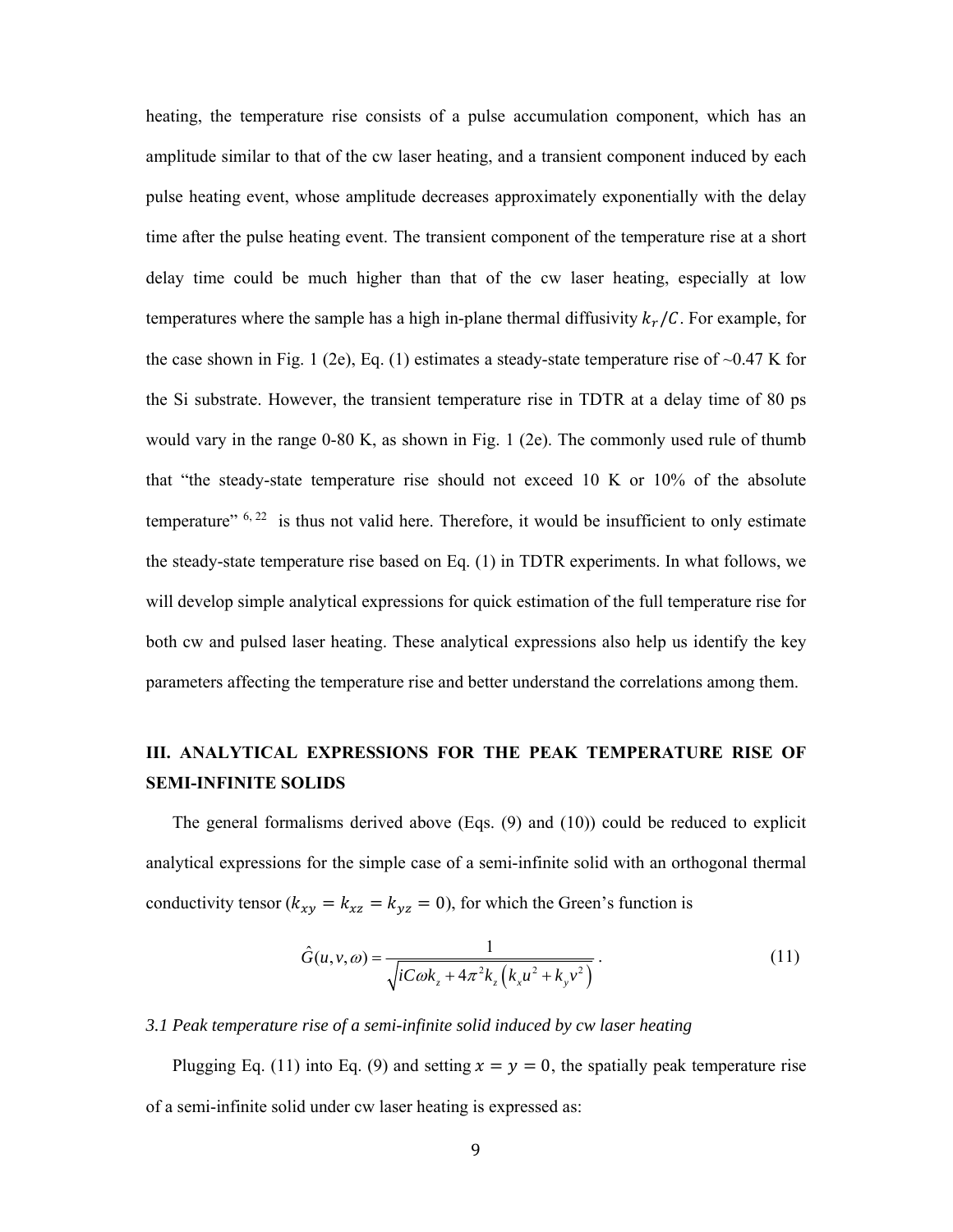$$
\theta^{\text{cw}} = P_0 \int_{-\infty}^{\infty} \int_{-\infty}^{\infty} \frac{\exp\left(-\pi^2 u^2 w_x^2 / 2\right) \exp\left(-\pi^2 v^2 w_y^2 / 2\right)}{2\pi \sqrt{k_z \left(k_x u^2 + k_y v^2\right)}} du dv
$$
  
+
$$
P_1 \text{Re}\left\{ e^{ia_0 t} \int_{-\infty}^{\infty} \int_{-\infty}^{\infty} \frac{\exp\left(-\pi^2 u^2 w_x^2 / 2\right) \exp\left(-\pi^2 v^2 w_y^2 / 2\right)}{\sqrt{i C \omega_0 k_z + 4\pi^2 k_z \left(k_x u^2 + k_y v^2\right)}} du dv \right\}.
$$
(12)

The first term of Eq. (12), which is due to the constant offset component of the cw laser heating, can be expressed as

$$
\theta_{\rm dc}^{\rm cw} = \frac{P_0}{\sqrt{2\pi w_0^2 k_z k_r}} \xi,\tag{13}
$$

with the anisotropy correction factor  $\xi(\frac{\alpha}{\beta})$  expressed as

$$
\xi\left(\frac{\alpha}{\beta}\right) = \frac{w_0}{\sqrt{2\pi}} \int_{-\infty}^{\infty} \int_{-\infty}^{\infty} \frac{\exp\left[-\pi^2 w_0^2 (u^2/\beta + \beta v^2)/2\right]}{\sqrt{(u^2/\alpha + \alpha v^2)}} du dv.
$$
 (14)

Here the anisotropy parameters are defined as  $\alpha = \sqrt{k_y/k_x}$ ,  $\beta = w_y/w_x$ , and the averaged in-plane thermal conductivity and laser spot size are defined as  $k_r = \sqrt{k_x k_y}$  and  $w_0 =$  $\sqrt{W_x W_y}$ , respectively.

The anisotropy correction factor  $\xi(\alpha/\beta)$  is a function of solely  $\alpha/\beta$  and is plotted out as the solid curve in Fig. 2. It could also be approximated as  $\xi(\alpha/\beta) \approx \frac{4\sqrt{\alpha\beta}}{\sqrt{2\pi}}$  $\frac{\partial^4 \sqrt{a}}{(\sqrt{\alpha} + \sqrt{\beta})^2}$ , which has an error of <2% if  $\alpha/\beta$  is in the range  $0.1 < \alpha/\beta < 10$  and an error of ~10% if  $0.01 < \alpha/\beta <$ 100, as shown by the dashed curve in Fig. 2. If the anisotropy is too large with  $\alpha/\beta > 100$  or

$$
\alpha/\beta
$$
 < 0.01, a slightly different correlation  $\xi(\alpha/\beta) \approx \frac{4(\frac{\alpha}{\beta})^{0.45}}{\left(1+(\frac{\alpha}{\beta})^{0.45}\right)^2}$  could be used instead to

approximate  $\xi$  with an error <5%, as shown by the dash-dotted curve in Fig. 2.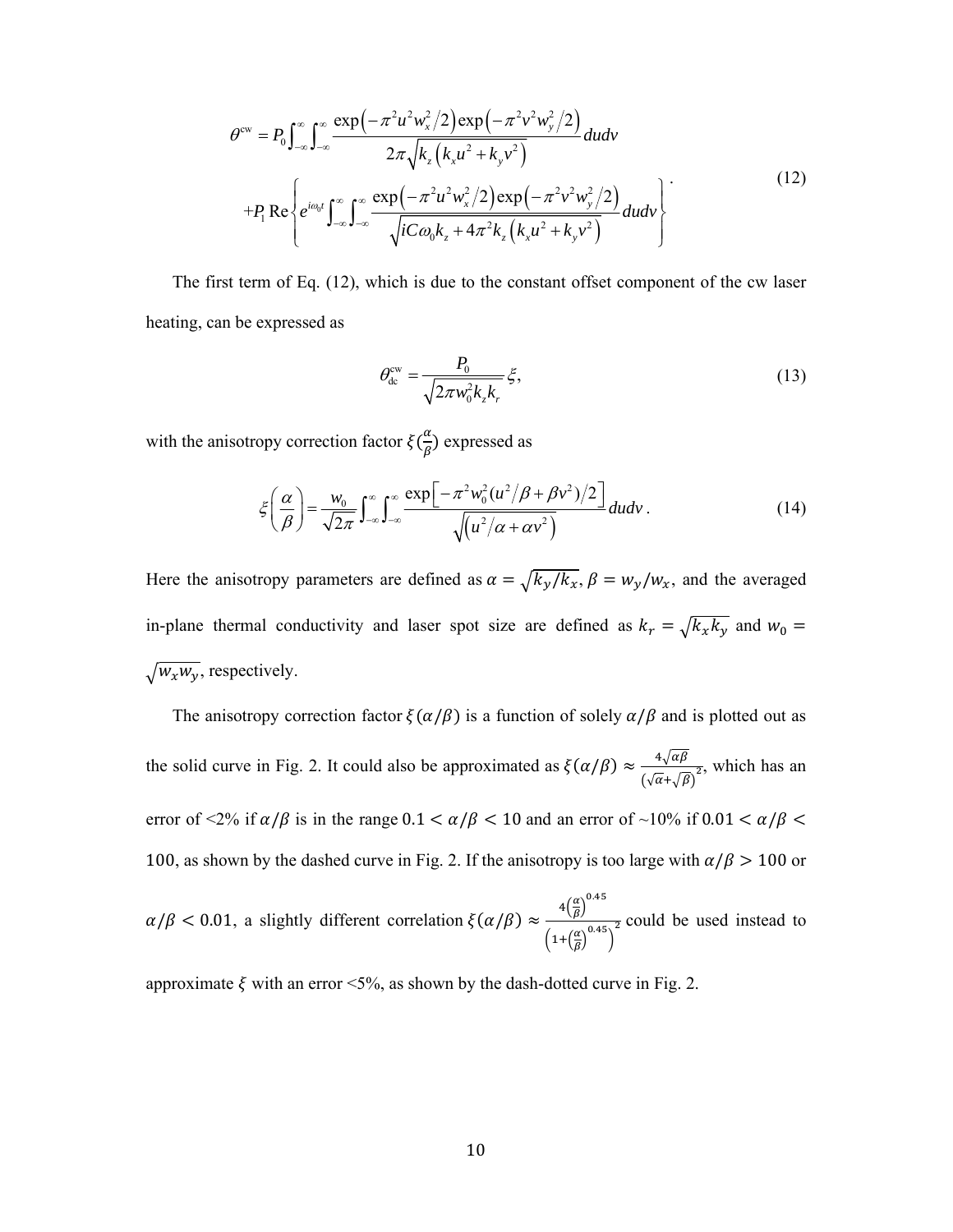

FIG. 2. The anisotropy correction factor  $\xi$  (Eq. (14)) as a function of  $\alpha/\beta$ , with  $\alpha = \sqrt{k_y/k_x}$ and  $\beta = w_y/w_x$ . The solid curve is the accurate numerical result of Eq. (14). The dashed and dash-dotted curves are the approximations.

When  $\alpha = \beta$  which gives  $\xi = 1$ , Eq. (13) becomes identical to Eq. (1) if the probe laser spot size  $w_1$  in Eq. (1) is set to be 0. Note that the temperature rise derived here is the peak value induced by the pump heating and is independent of the probe spot size, whereas the temperature rise derived by Cahill<sup>23</sup> and Braun *et al.*<sup>24</sup> was the value averaged by the Gaussian profile of the probe beam. In the limit  $w_1 \rightarrow 0$ , the probe beam detects only the peak temperature induced by the pump heating. In what follows, we focus only on the peak temperature rise induced by the pump beam; therefore, the laser spot sizes  $w_x$  and  $w_y$  in the correlations represent the  $1/e^2$  radii of only the pump laser spot in the *x* and *y* directions, respectively. If the probe-averaged temperature rise is desired instead, simply set  $w_x$  =  $\int w_{x_0}^2 + w_{x_1}^2$  and  $w_y = \int w_{y_0}^2 + w_{y_1}^2$  in the correlations, where  $w_{x_0}$  and  $w_{y_0}$  are for the pump laser spot and  $w_{x_1}$  and  $w_{y_1}$  are for the probe laser spot.

Equation (13) suggests that the steady-state temperature rise of the semi-infinite solid is proportional to both the heat flux and the square-root of the heated area,  $\theta \propto \frac{q^n}{k} \sqrt{A}$ , where A is the heated area and  $k = \sqrt{k_z k_r}$  is the averaged thermal conductivity. Therefore, even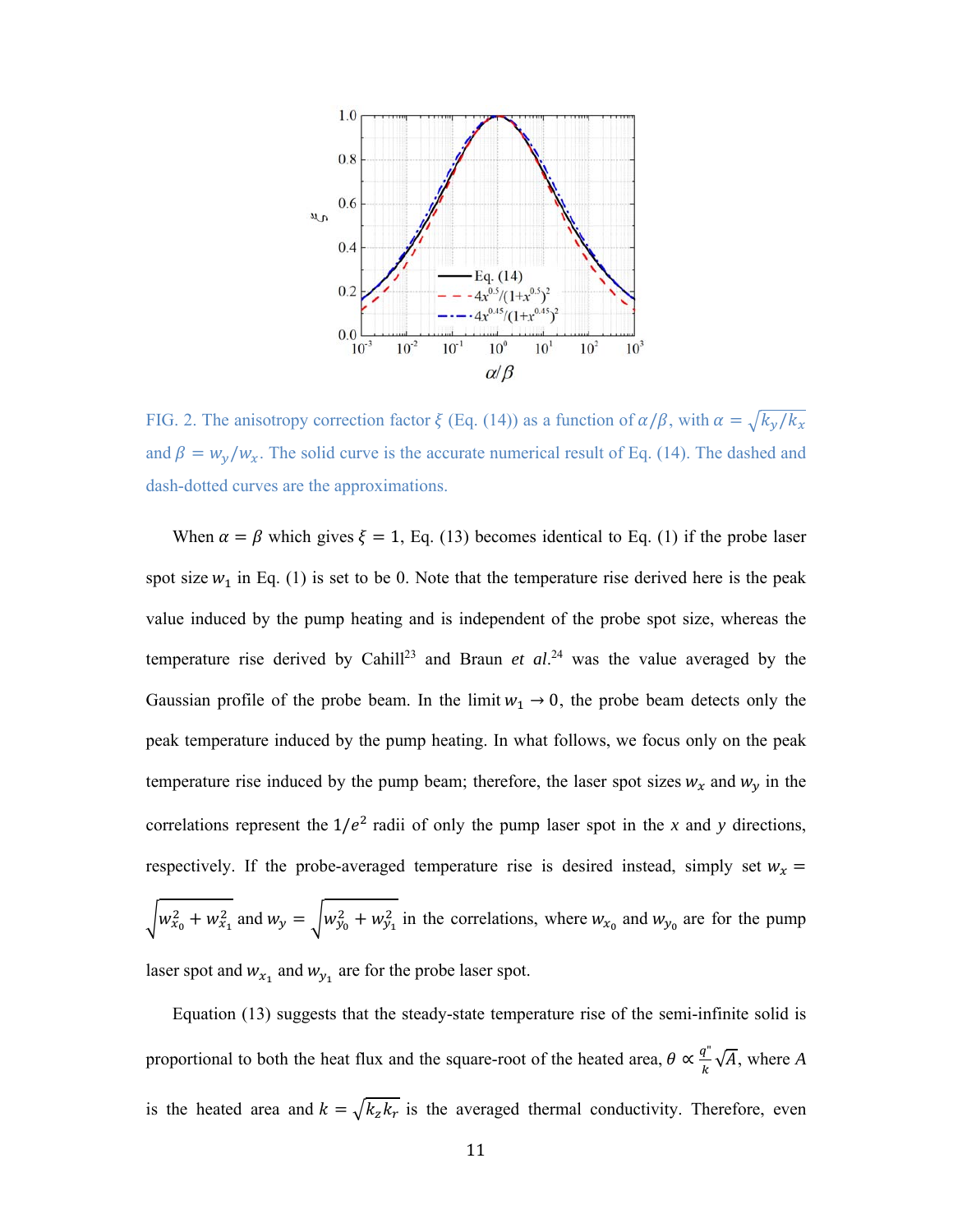under the continuous heating of a constant heat flux without any heat loss, a steady-state temperature rise could still be established in the semi-infinite solid if the heated area is finite. On the other hand, for the case of 1D uniform heating with an infinitely large heated area, the surface temperature rise would be  $\theta = \frac{2q^n}{k} \sqrt{\frac{kt}{\pi c}} \propto \sqrt{t}$ , where *t* is the heating time,<sup>27</sup> in which case a steady state could never be established.

The second term of Eq. (12), which is due to the heating by the modulated component of the cw laser heat flux, is oscillating with time with a constant amplitude in the fully established state. To understand how the heating frequency affects the amplitude of the steady periodic temperature oscillation, we plot in Fig. 3 the ratios between the amplitudes of the periodic temperature oscillation at different heating frequencies and the steady-state temperature rise as solid curves, assuming  $P_0 = P_1$ . We find that the temperature rise ratios mainly depend on the normalized laser spot size  $\hat{w} = w_0 / \sqrt{\frac{2\pi k_r}{\omega_0 c}}$ , where  $w_0$  and  $k_r$  are the averaged laser spot size and in-plane thermal conductivity defined as  $w_0 = \sqrt{w_x w_y}$  and  $k_r =$  $\sqrt{k_x k_y}$ , respectively. The amplitude of the steady periodic temperature oscillation of the semi-infinite solid is always less than or equal to its steady-state temperature rise under the same amplitude of heating power. When  $w_0 \ll \sqrt{\frac{2\pi k_r}{\omega_0 c}}$  where the heat flow is highly threedimensional, the amplitude of the periodic temperature oscillation approaches the steady-state temperature rise. On the other hand, with  $w_0 \gg \sqrt{\frac{2\pi k_r}{\omega_0 c}}$  the heat flow would be onedimensional in the *z*-direction; in this case, the amplitude of the periodic temperature oscillation approaches zero.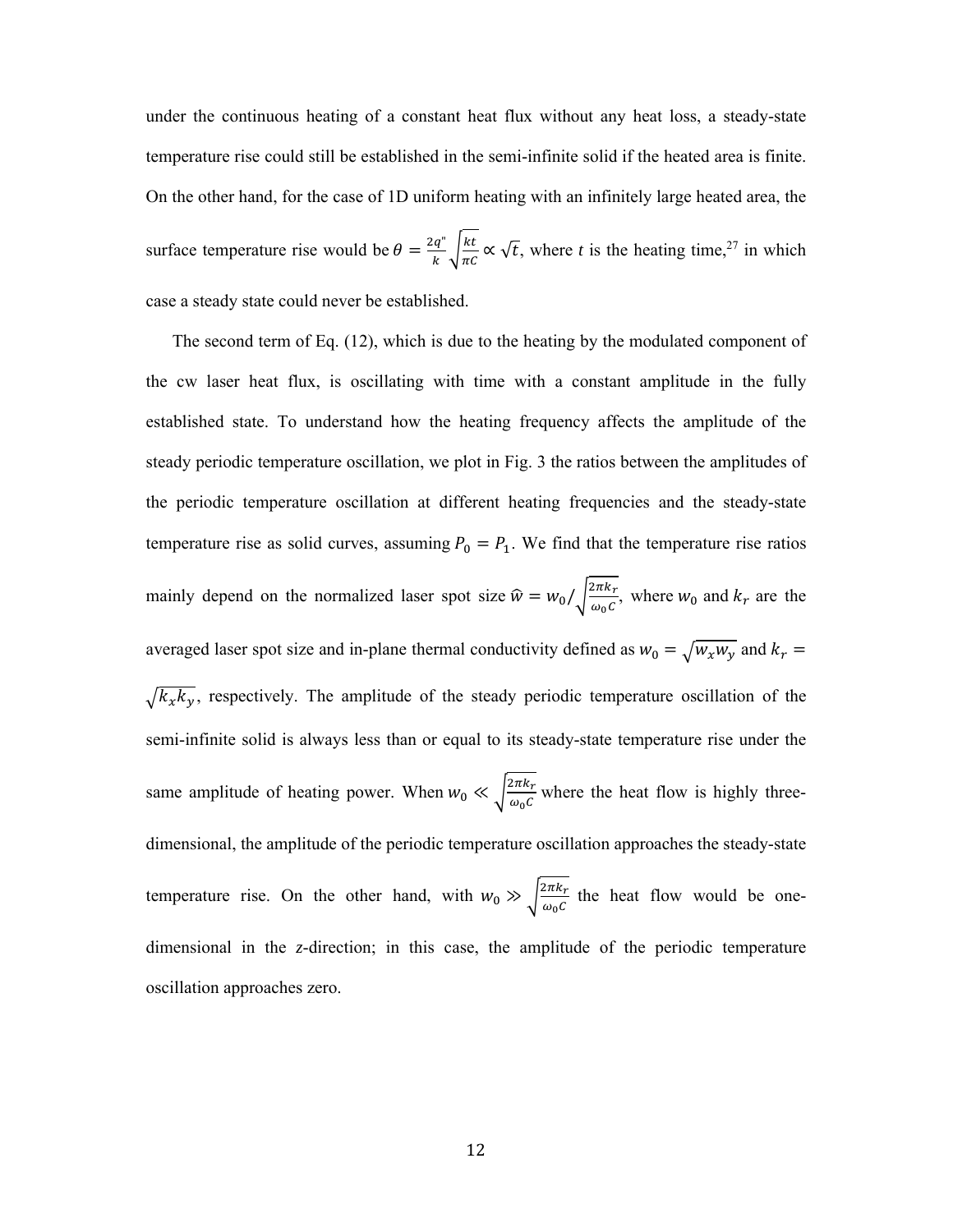

FIG. 3. The ratio of the amplitude of the periodic temperature oscillation to the steady-state temperature rise of a semi-infinite solid plotted as a function of normalized laser spot size for different anisotropy ratios  $\alpha/\beta$ . The solid curves are the accurate numerical results and the dashed curves are the empirical correlation predictions (Eq. (15)).

The in-plane anisotropy in both the thermal conductivity  $\alpha = \sqrt{k_y/k_x}$  and laser spot size  $\beta = w_y/w_x$  also affect the amplitude of periodic temperature oscillation, as shown in Fig. 3. We come up with an empirical correlation for the ratio between the amplitude of the periodic temperature oscillation at the frequency  $\omega_0$  and the steady-state temperature rise of a semiinfinite solid under cw laser heating as

$$
\theta_{\rm ac}^{\rm cw} / \theta_{\rm dc}^{\rm cw} = \frac{1}{1 + \left( w_0 \sqrt{\frac{\omega_0 C}{2\pi k_r}} \right)^{0.36 + 0.84\zeta}}.
$$
\n(15)

Predictions by the correlation Eq. (15) are plotted as the dashed curves in Fig. 3 and they compare quite well with the accurate numerical results if  $0.01 < \alpha/\beta < 100$ .

In sum, the peak temperature rise of a semi-infinite solid under modulated cw laser heating could be estimated as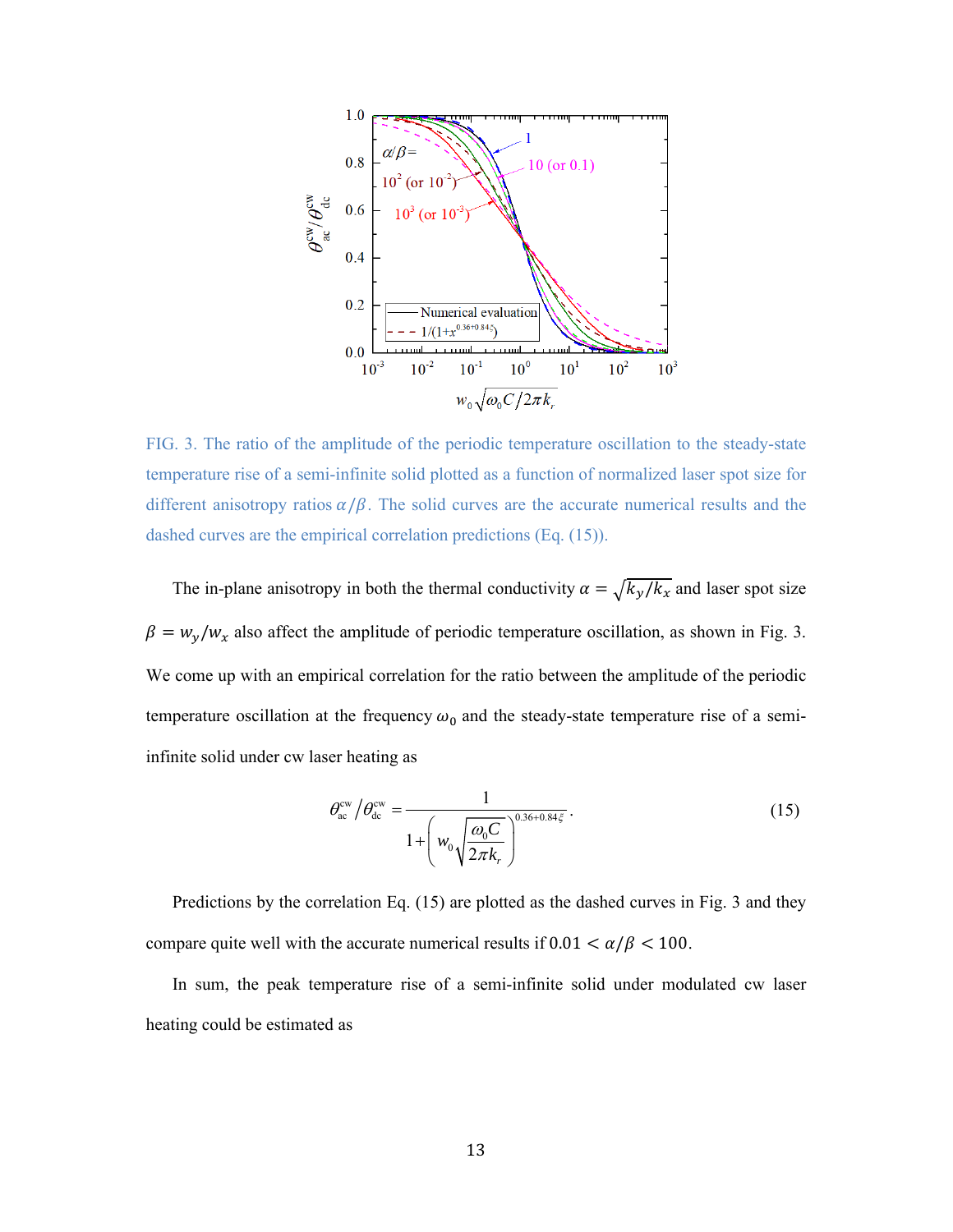$$
\theta^{\text{cw}} = \xi \frac{1}{\sqrt{2\pi w_0^2 k_z k_r}} \left\{ P_0 \pm P_1 \left[ 1 + \left( w_0 \sqrt{\frac{\omega_0 C}{2\pi k_r}} \right)^{0.36 + 0.84 \xi} \right]^{-1} \right\}.
$$
 (16)

The  $\pm$  sign represents the range of the temperature oscillation due to the modulated heating.

Note that the steady-state temperature rise due to cw laser heating depends only on the averaged thermal conductivity  $k = \sqrt{k_z k_r}$  but not the heat capacity of the material. Although the oscillating part of the temperature rise depends on the heat capacity, the amplitude of the oscillating part of the temperature rise is always less than or equal to the steady-state temperature rise. Therefore, the heat capacity of the material does not place a constraint on the temperature rise in FDTR experiments. The situation, however, is different in TDTR experiments, where a pulsed laser is used for the heating and the heat capacity could play a significant role in the transient temperature rise, see details below.

### *3.2 Peak temperature rise of a semi-infinite solid induced by pulsed laser heating*

Plugging Eq. (11) into Eq. (10) and setting  $x = y = 0$ , the spatially peak temperature rise of a semi-infinite solid under the heating of a train of modulated laser pulses is expressed as:

$$
\theta^{\text{pulsed}} = P_0 \sum_{n=-\infty}^{\infty} \left[ e^{\frac{n^2 \omega_s^2 \tau_p^2}{11.08}} e^{in\omega_s (t-t_0)} \int_{-\infty}^{\infty} \int_{-\infty}^{\infty} \frac{\exp\left(-\pi^2 u^2 w_x^2/2\right) \exp\left(-\pi^2 v^2 w_y^2/2\right)}{\sqrt{i C(n\omega_s) k_z + 4\pi^2 k_z \left(k_x u^2 + k_y v^2\right)}} dudv \right] + P_1 \text{Re} \left\{ \sum_{n=-\infty}^{\infty} \left[ e^{\frac{n^2 \omega_s^2 \tau_p^2}{11.08}} e^{in\omega_s (t-t_0)} e^{i\omega_0 t} \int_{-\infty}^{\infty} \int_{-\infty}^{\infty} \frac{\exp\left(-\pi^2 u^2 w_x^2/2\right) \exp\left(-\pi^2 v^2 w_y^2/2\right)}{\sqrt{i C(\omega_0 + n\omega_s) k_z + 4\pi^2 k_z \left(k_x u^2 + k_y v^2\right)}} dudv \right] \right\}^{(17)}
$$

The first term of Eq. (17) is due to the offset component of the pulsed laser heating, an example of which is shown as the blue curves in Fig. 1 (1d, 2d). This temperature rise comprises a constant component due to the pulse accumulation and a transient component due to the heating by each pulse. If the pulse repetition rate  $f_{\text{rep}} \to \infty$ , the pulse accumulation would approach the cw laser heating and the transient temperature rise due to each pulse would approach zero. Although Eq. (17) is hard to be reduced further but requires numerical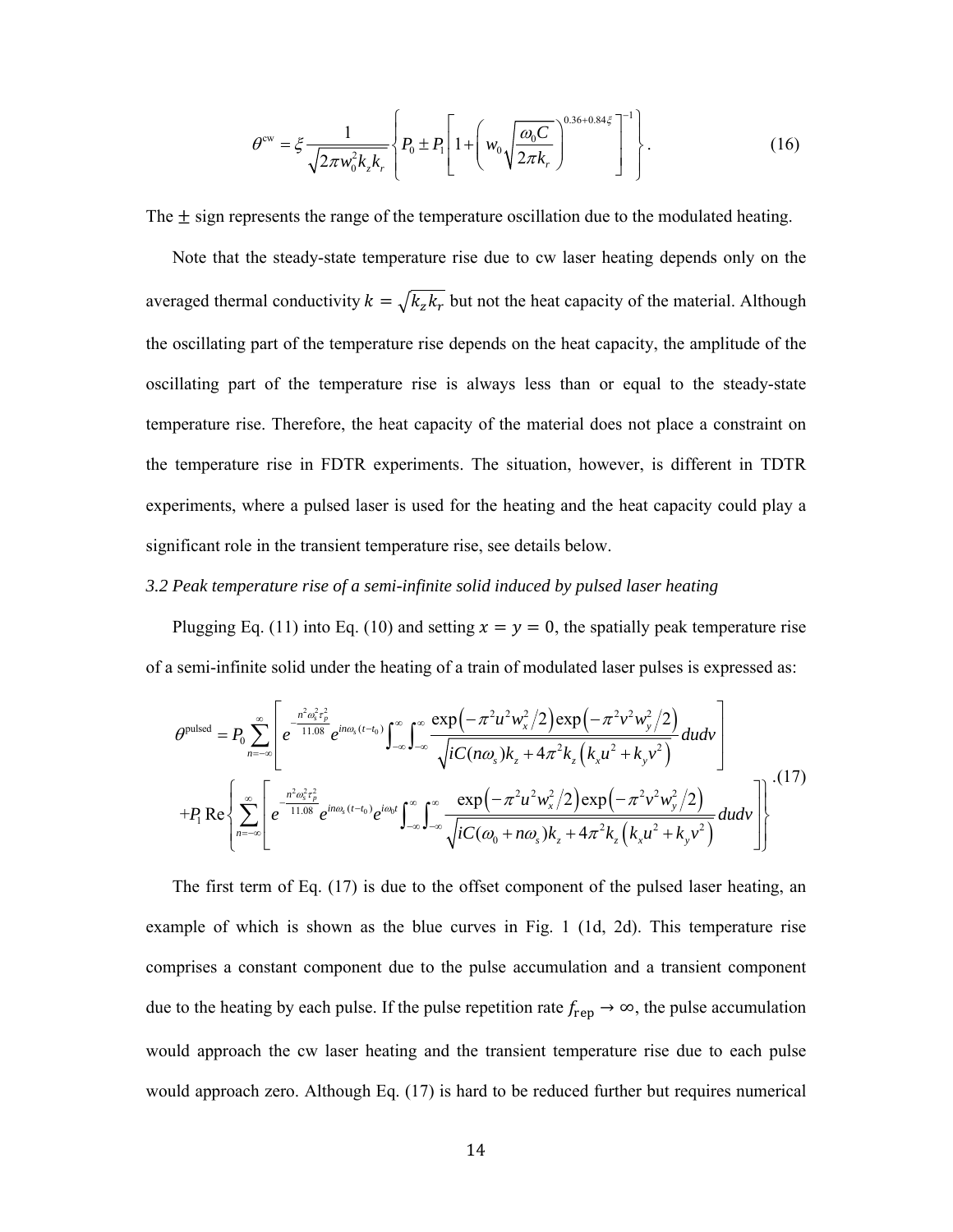evaluation, after analyzing the numerical results of some representative cases, we come up with the following semi-empirical correlation for the first term of Eq. (17) as

$$
\theta_{\rm dc}^{\rm pulsed} = \xi \frac{P_0}{\sqrt{2\pi w_0^2 k_z k_r}} \left[ 1 + \left( 16 \frac{k_r}{\pi w_0^2 C} \frac{1}{f_{\rm rep}} \right)^{0.18 + 0.42\zeta} \right]^{-1} + \frac{1.1 P_0}{f_{\rm rep} \pi w_0^2 \sqrt{k_z C t_d}} \left( 1 + \frac{25}{\zeta^2} \frac{k_r}{\pi w_0^2 C} t_d \right)^{-1} . \tag{18}
$$

Here  $t_d$  is the time after each pulse heating event. More details on deriving this semiempirical correlation can be found in Supplementary Information Section S3.

The first term of Eq. (18) is the pulse accumulation  $\theta_{\text{dc,accum}}^{\text{pulsed}}$  and the second term is the transient component  $\theta_{\text{dc,trans}}^{\text{pulsed}}$  due to the individual pulse heating events. The empirical correlation Eq. (18) has been tested against 1000 randomly chosen cases, with  $k_x$ ,  $k_y$ ,  $k_z$ independently and randomly varying in the range of  $0.5$ -5000 W/mK,  $C$  varying in the range of 0.001-10 MJ/m<sup>3</sup>K, and  $w_x$ ,  $w_y$  independently and randomly varying in the range of 1-100 μm. The tested anisotropy  $k_z / k_r$  and  $\alpha / \beta$  have covered a wide range from 10<sup>-4</sup> to 10<sup>4</sup>. This correlation was found to be accurate with an error of <3% for  $t_d = 100$  ps if the dimensionless factor  $\zeta w_0 \sqrt{C_f_{rep}/k_r} > 3$ , which could be met in most cases in TDTR experiments. If  $\zeta w_0 \sqrt{C_f_{rep}/k_r}$  < 3 or if  $t_d$  is too large (e.g.,  $t_d > 1$  ns) so that the threedimensional heat flow dominates, the simple expression of Eq. (18) would cause a larger error on some special occasions but is still generally within 50% of the target values in estimating the temperature rise due to the pulsed heating, see Supplementary Information Section S4 for more details on the validation of this correlation.

From Eq. (18), we can see that the steady-state temperature rise due to pulse accumulation mainly depends on  $\frac{q^n}{k} \sqrt{A}$ , and the transient temperature rise mainly depends on  $q$ "  $\frac{q}{e_z/\bar{t}_d}$  in the short  $t_d$  range, where  $e_z = \sqrt{k_z C}$  is the through-plane thermal effusivity. The ratio  $w_0/\sqrt{k_r/f_{rep}^2 t_d C}$  is the key factor that determines the relative magnitudes of the pulse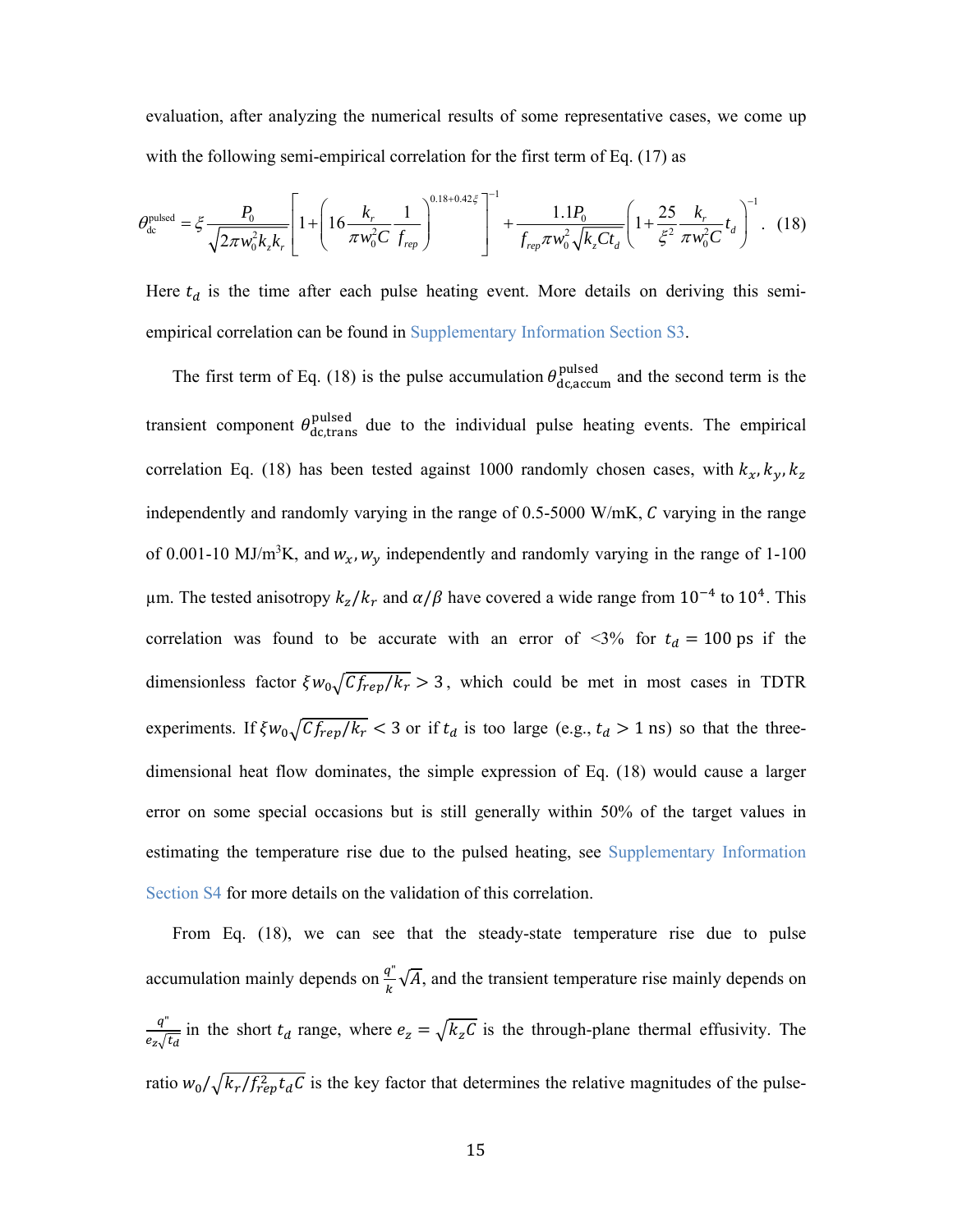accumulation temperature rise and the transient pulse temperature rise: with  $w_0 \gg$  $\sqrt{k_r/f_{rep}^2 t_d C}$  the pulse-accumulation temperature rise would dominate over the transient pulse temperature rise; on the other hand, if  $w_0 \ll \sqrt{k_r/f_{rep}^2 t_d C}$ , the transient pulse temperature rise could be much higher than the pulse-accumulation temperature rise. A more detailed proof of this statement can be found in Supplementary Information Section S5. Therefore, only estimating the steady-state temperature rise would be insufficient in TDTR experiments especially when measuring materials with high in-plane thermal diffusivities  $k_r/\mathcal{C}$ , an example of which is shown in Fig. 1 (2d).

The second term of Eq. (17) is more complicated since the modulation frequency  $\omega_0$  is non-zero. For the modulated pulsed laser heating, the temperature rise  $\theta_{\rm ac}^{\rm pulsed}$  also contains a pulse accumulation component  $\theta_{\text{ac,accum}}^{\text{pulsed}}$  and a transient component due to the pulse heating event  $\theta_{\text{ac,trans}}^{\text{pulsed}}$ , both periodically varying with time, an example of which is shown as the blue curves in Fig. 1 (1c, 2c). After analyzing the numerical results of 7000 randomly chosen cases with the modulation frequency varying in the range  $10$  Hz  $-$  10 MHz, we recommend the following empirical correlations to estimate the amplitudes of  $\theta_{\rm ac}^{\rm pulsed}$ :

$$
\theta_{ac}^{\text{pulsed}} = \frac{P_1}{P_0} \theta_{dc, \text{accum}}^{\text{pulsed}} \left[ 1 + 4 \left( \frac{w_0}{5} \sqrt{\frac{\omega_0 C}{2\pi k_r}} \right)^{0.36 + 0.84 \xi} \right]^{-1} \left[ 1 + \pi \sqrt{\frac{\omega_0}{2\pi f_{rep}}} \right]^{-1}
$$
\n
$$
+ \frac{P_1}{P_0} \theta_{dc, \text{trans}}^{\text{pulsed}} \left[ 1 - \left( 1 + \frac{(\omega_0 / 2\pi)^{-0.1 \log_{10} (4t_d f_{rep})}}{-\log_{10} (4t_d f_{rep})} \right)^{-1} \left( 1 + 150 \left( 10w_0 \sqrt{\frac{\omega_0 C}{2\pi k_r}} \right)^{-0.6 - 1.4 \xi} \right)^{-1} \right] \tag{19}
$$

The temperature oscillating range by the pulsed heating could thus be estimated as  $\theta^{\text{pulsed}} =$  $\theta_{\rm dc}^{\rm pulsed} \pm \theta_{\rm ac}^{\rm pulsed}$ . The validity of Eq. (19) has been tested against the 7000 random cases, see more details in Supplementary Information Section S6.

As a demonstration, we used the analytical expressions Eqs. (16, 18, 19) to estimate the peak temperature rise of a Si semi-infinite substrate heated at 300 K and 70 K and compare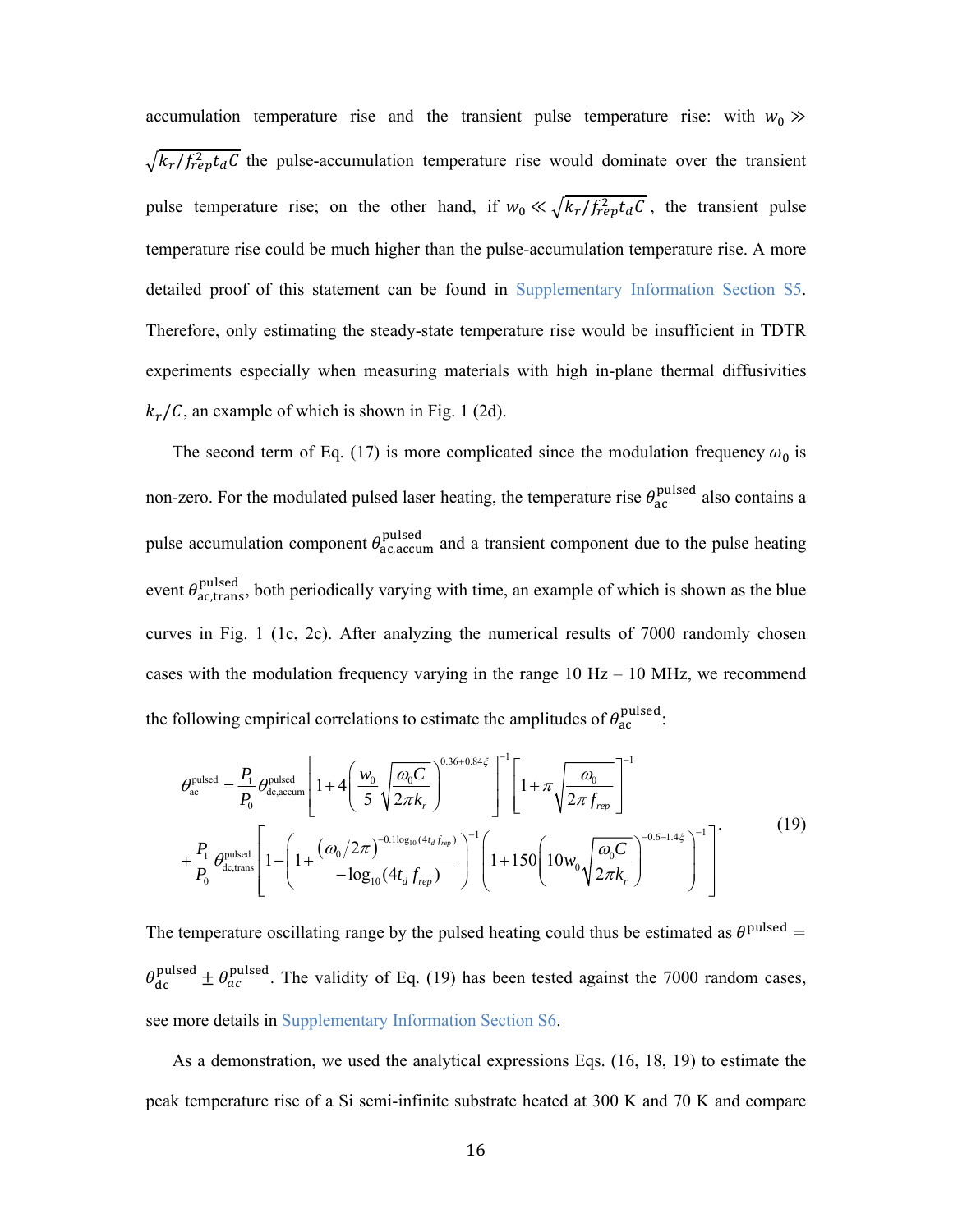them in Fig. 4 with the accurate numerical evaluations. The laser power was assumed to be absorbed on the surface of the Si substrate. This assumption is necessary here only to evaluate the analytical expressions but is admittedly not physically sound for Si, considering the very small extinction coefficient of Si at most wavelengths. More related discussions can be found in Supplementary Information S2. For the pulsed heating, the temperature rise was evaluated at a delay time  $t_d$  of 80 ps. All the other conditions are the same as those for Fig. 1. The shadowed regions in Fig. 4 represent the estimations using the analytical expressions and the curves are the numerical evaluations. The excellent agreement between the analytical estimations and accurate numerical evaluations proves the validity of these analytical expressions.



FIG. 4. The time-varying peak temperature rise of a Si substrate heated by a modulated cw laser (a, c) and a modulated pulsed laser (b, d) on the surface at different temperatures of 300 K (a, b) and 70 K (c, d). The averaged heating power is  $10 \text{ mW}$  and the laser spot size is 5 µm for all the cases. The curves are the numerical results and the shadowed regions represent the estimations using the analytical expressions. The symbols in (b, d) represent the numerical values of the temperature rise evaluated at  $t_d = 80$  ps after each pulse.

It would be interesting to compare the temperature rises in Fig. 4 to those in Fig. 1 (1e, 2e). Both temperature rises are evaluated under the same conditions, except that the system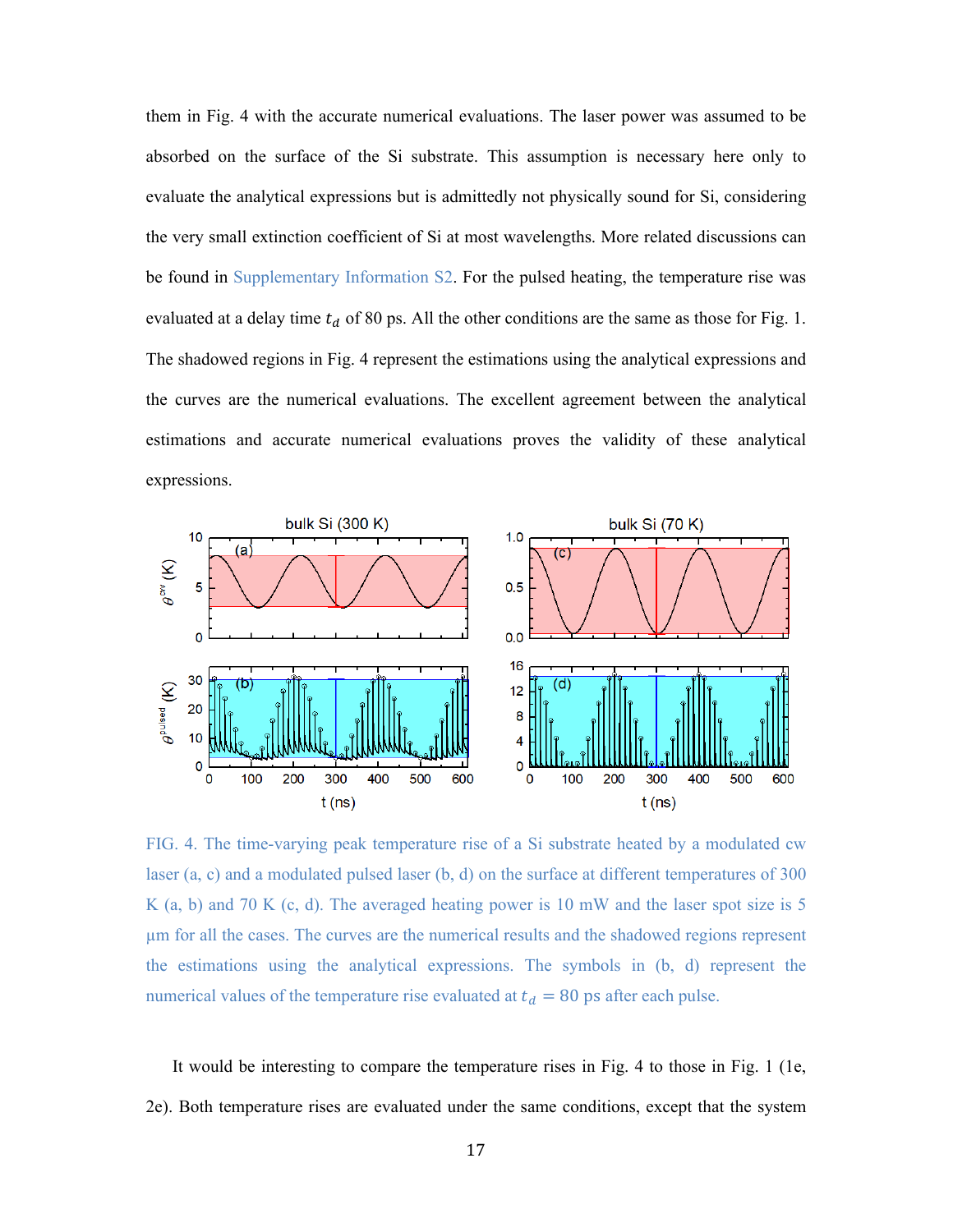for Fig. 1 is 100 nm Al/Si whereas the system for Fig. 4 is a bare Si substrate. Comparison between Fig. 4 and Fig. 1 (1e, 2e) shows that the 100 nm Al layer on top of the Si substrate has little effect on the peak temperature rise of the system at 300 K but would increase the peak temperature rise by  $\sim$ 5 times at 70 K. The top layers could thus have different effects on the peak temperature rise of multilayered systems in different situations and should be carefully evaluated to accurately estimate the peak temperature rise of multilayered systems.

## **V. EFFECT OF TOP LAYERS ON THE PEAK TEMPERATURE RISE IN LAYERED STRUCTURES**

The case of multilayered systems is more complicated than the semi-infinite solid mainly because the thin films could act as in-plane heat spreaders, making the heat flux intensity on the surface of the underlying layers different from the one originally supplied on the surface of the first layer.

The in-plane heat spreading effect would be larger if the films have a larger  $k_r h$ , where h is the film thickness. Assuming a linear temperature gradient across the thin films (which could overestimate the temperature rise if the films are too thick to invalidate this assumption), the peak temperature rise of an *n*-layered system could be estimated as:

$$
\theta_{n\text{-layered}} = \left[ \frac{2P_0}{\pi w_x w_y} \sum_{i=1}^{n-1} \left( \frac{h_i}{k_{z_i}} + \frac{1}{G_i} \right) + \left( 1 + \frac{\sum_{i=1}^{n-1} k_{r_i} h_i}{\sqrt{k_{r_n} k_{z_n}} \sqrt{w_x w_y}} \right)^{-1} \theta_{\text{sub,dc}} \right]_n
$$
\n
$$
\pm \left[ \frac{2P_1}{\pi w_x w_y} \sum_{i=1}^{n-1} \left( \frac{h_i}{k_{z_i}} + \frac{1}{G_i} \right) + \left( 1 + \frac{\sum_{i=1}^{n-1} k_{r_i} h_i}{\sqrt{k_{r_n} k_{z_n}} \sqrt{w_x w_y}} \right)^{-1} \theta_{\text{sub,ac}} \right]
$$
\n(20)

where  $h_i$  is the thickness of the *i*-th layer,  $G_i$  is the interface thermal conductance between the *i*-th and the next layers,  $\theta_{sub,dc}$  and  $\theta_{sub,ac}$  are the temperature rise of the semi-infinite substrate evaluated using Eqs. (16, 18, 19).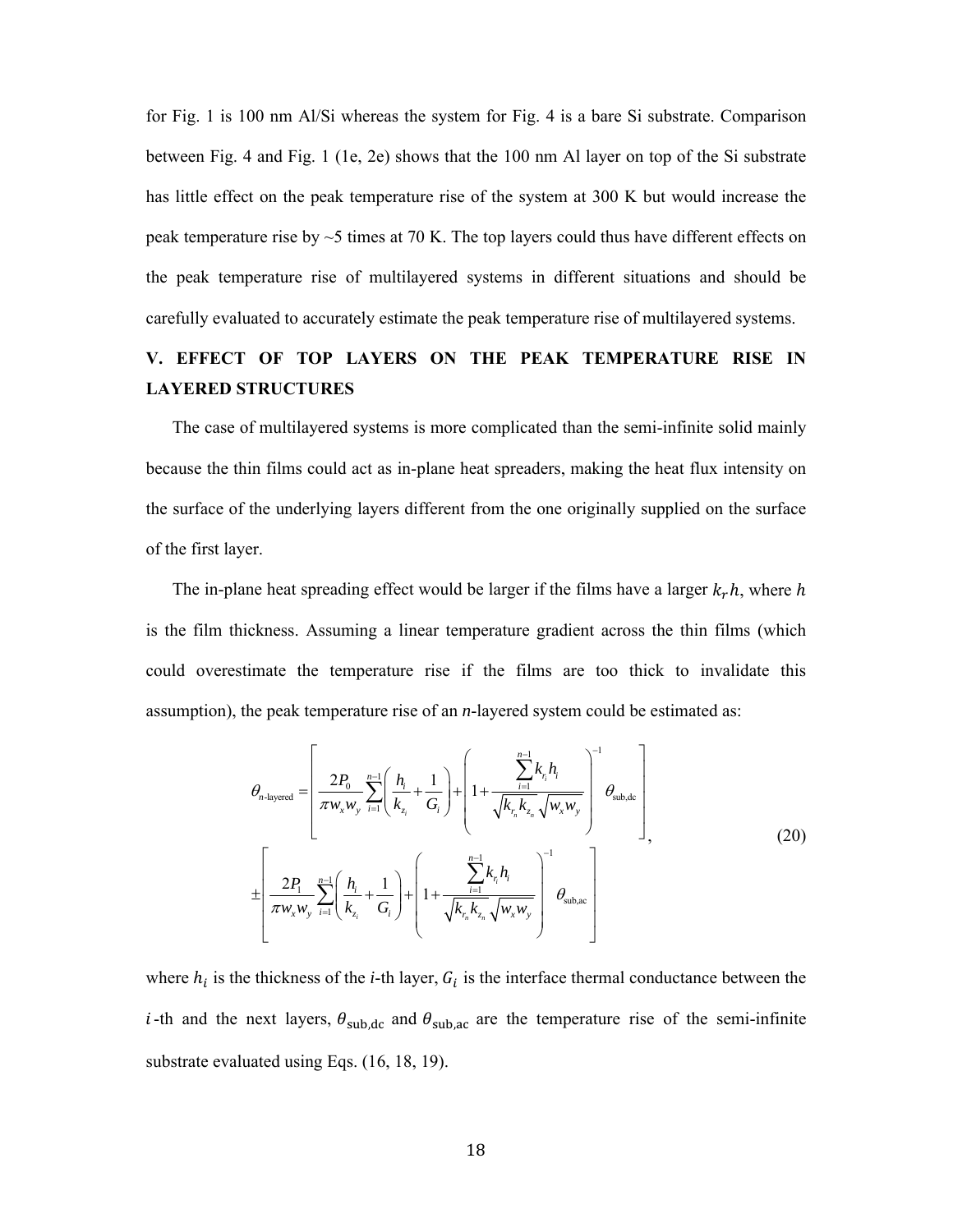As a demonstration of Eq. (20), we use this equation to calculate the peak temperature rise of two representative three-layered systems: 1) 100 nm Al/50 nm SiO2/Si substrate, and 2) 100 nm Ti/200 nm Si/SiO2 substrate, for both modulated cw and pulsed laser heating. In the first system, the middle layer has a thermal conductivity much lower than the substrate and therefore could incur a significant amount of temperature drop across the film. In the second system, the middle layer has a thermal conductivity much higher than the substrate and therefore should act as an in-plane heat spreader, significantly reducing the heat flux intensity on the surface of the substrate. In the evaluation, the heating power was fixed as  $P_0 = P_1 =$ 10 mW and an elliptical laser spot with  $w_x = 5 \mu m$  and  $w_y = 10 \mu m$  was used for both cases. The interface thermal conductance was assumed as  $G = 300 \text{ MW/m}^2 \text{K}$  for all the interfaces. The thermal conductivities and heat capacities of all the layers used in the calculation are summarized in Supplementary Information Table S1 in Section S7. The estimated temperature rises are compared with the numerical solutions in Fig. 5, where the shadowed regions represent the estimations using the analytical expressions, and the curves are the accurate numerical evaluation of the time-varying peak temperature rises of the systems. The excellent agreement between our estimations and the accurate numerical results, as shown in Fig. 5, proves the validity of our semi-empirical correlation Eq. (20). This correlation generally works well but could overestimate the temperature rise when the films are too thick to invalidate the assumption of a linear temperature gradient across the films, for example, in the case of Fig. 5 (a, b).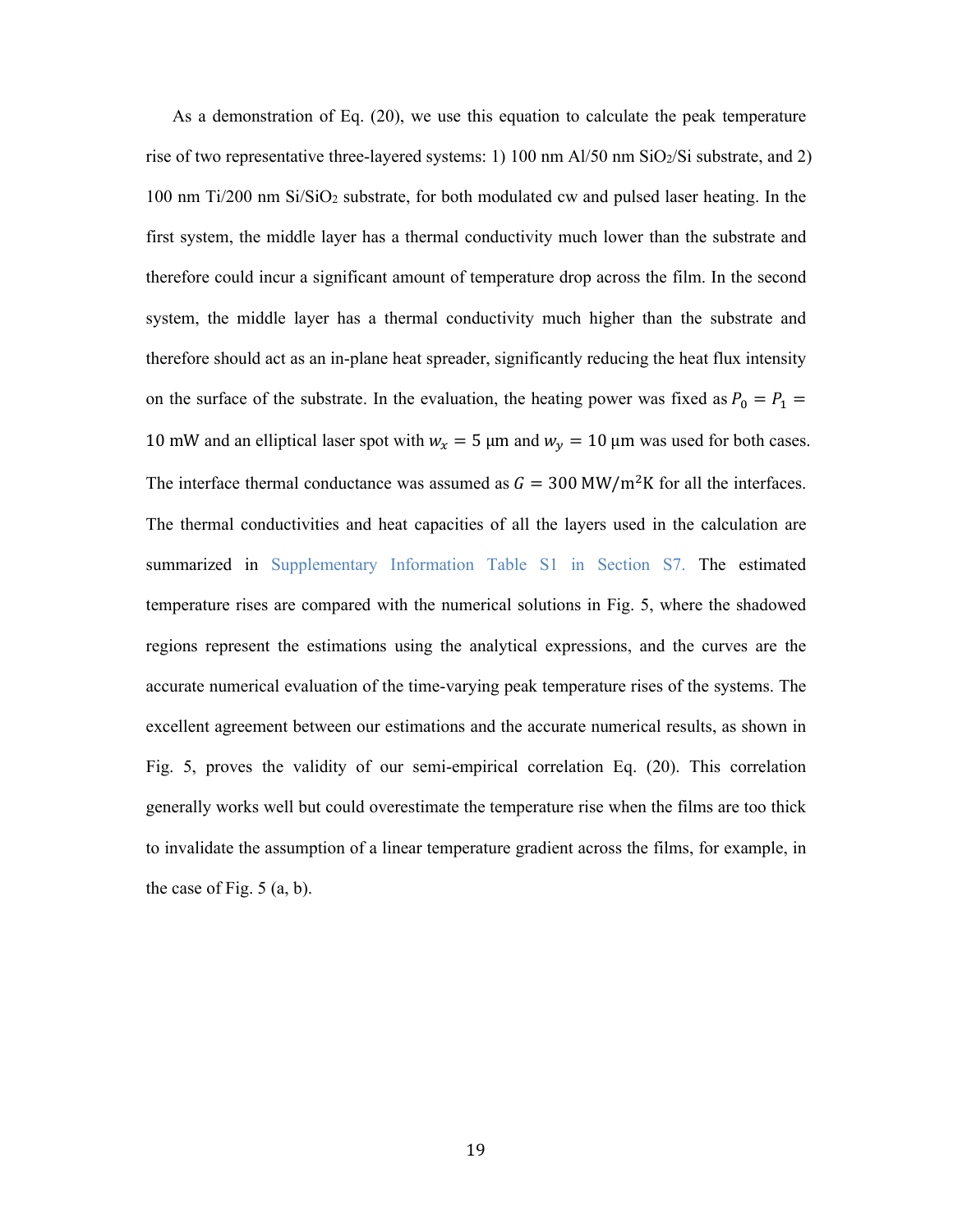

FIG. 5. The time-varying peak temperature rise of a 100 nm  $Al/50$  nm  $SiO_2/Si$  substrate (a, b) and a 100 nm  $Ti/200$  nm  $Si/SiO<sub>2</sub>$  substrate (c, d) heated by a modulated cw laser (a, c) and a modulated pulsed laser (b, d). The averaged heating power is 10 mW and the laser spot size is  $w_x = 5 \mu m$  and  $w_y = 10 \mu m$  for all the cases. The curves are the accurate numerical results and the shadowed regions represent the estimations using the analytical expressions. The symbols in (b, d) represent the numerical values of the temperature rise evaluated at  $t_d =$ 80 ps after each pulse.

### **V. CONCLUSIONS**

In summary, we provide simple semi-empirical correlations for quick and accurate estimation of both the steady-state and transient temperature rise of 3D anisotropic multilayered systems heated by either a cw or a pulsed laser beam. General formalisms of the time-varying temperature rise of 3D anisotropic multilayered systems were first re-derived based on the previous literature work for both modulated cw and pulsed laser heating, the evaluation of which, however, requires laborious numerical calculations. We then extract simple semi-empirical correlations of the peak temperature rise of semi-infinite solids from the accurate numerical values of several thousand random cases. These correlations were further extended to multilayered systems, taking into account both the temperature drop across the thin films and their in-plane heat spreading effect. These semi-empirical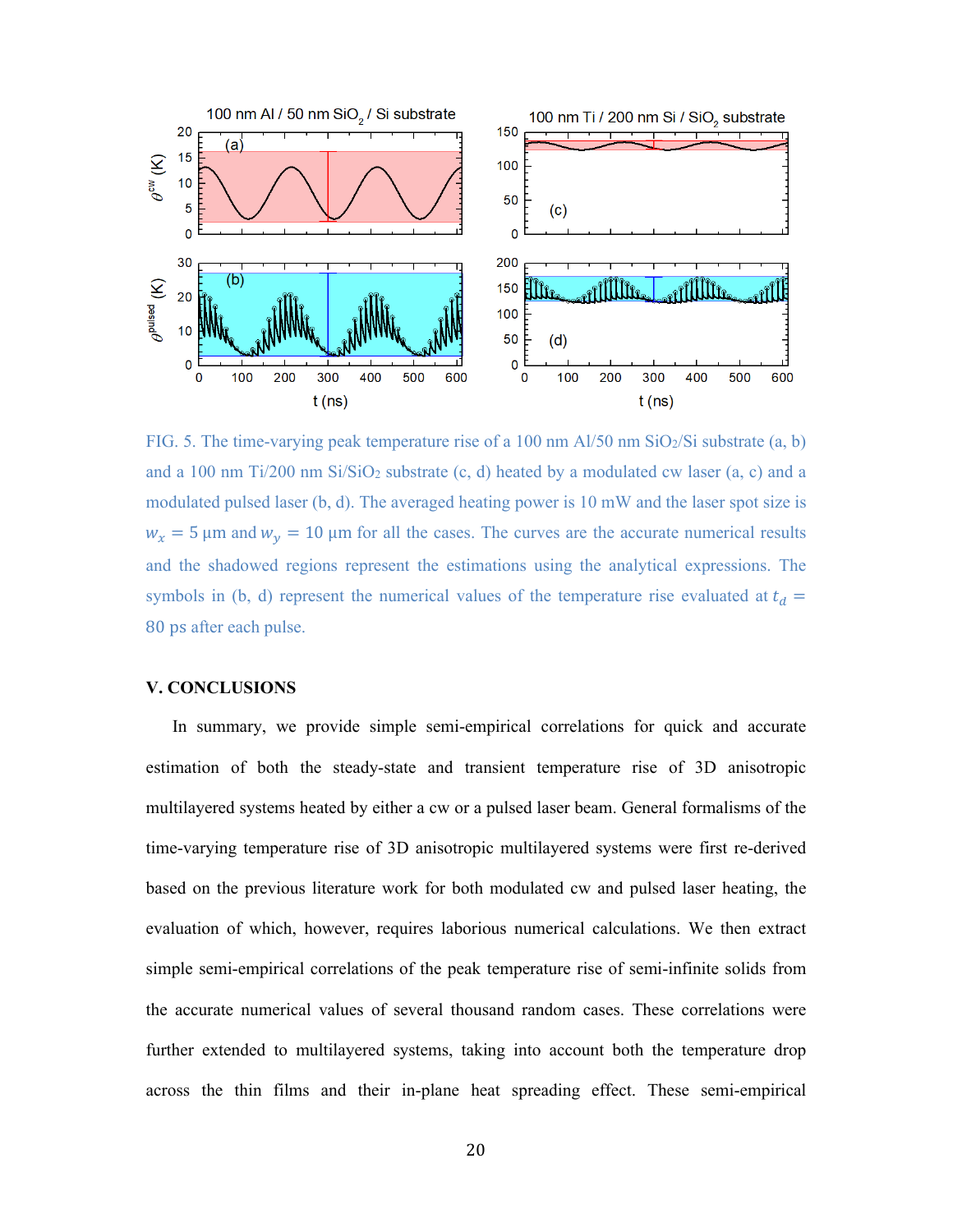correlations have been found to work well within the assumption of a linear temperature gradient across the thin films; otherwise, the temperature rise could be overestimated. These simple semi-empirical expressions not only serve the purpose of estimating the maximum temperature rise of 3D anisotropic layered systems in pump-probe thermoreflectance experiments and thus greatly benefits these experiments in choosing the appropriate heating power intensity for the experiments but also enhances our understanding of the physics of temperature rise of multilayered systems under both cw and pulsed laser heating.

### **SUPPLEMENTARY MATERIAL**

See supplementary material for the derivation of the Green's function, the discussion on the effect of optical penetration, the derivation of Eq. (18), the validation of correlations Eqs.

(18, 19), and a table of properties for the cases in Fig. 5.

### **ACKNOWLEDGMENTS**

P.J. acknowledges the financial support by the R.K. Mellon Postdoctoral Fellowship.

### **DATA AVAILABILITY**

The data that support the findings of this study are available from the corresponding author upon reasonable request.

#### **REFERENCES:**

- 1. E. Machlin, *Materials Science in Microelectronics I: The Relationships Between Thin Film Processing and Structure*. (Elsevier Science, 2010).
- 2. F. Bonaccorso, Z. Sun, T. Hasan and A. C. Ferrari, Nature Photonics **4** (9), 611-622 (2010).
- 3. Y. Hamakawa, *Thin-film solar cells: next generation photovoltaics and its applications*. (Springer Science & Business Media, 2013).
- 4. N. P. Padture, M. Gell and E. H. Jordan, Science **296** (5566), 280-284 (2002).
- 5. M. S. Dresselhaus, G. Chen, M. Y. Tang, R. G. Yang, H. Lee, D. Z. Wang, Z. F. Ren, J. P. Fleurial and P. Gogna, Adv. Mater. **19** (8), 1043-1053 (2007).
- 6. P. Jiang, X. Qian and R. Yang, J. Appl. Phys. **124** (16), 161103 (2018).
- 7. C. Dames, Annu. Rev. Heat Transfer **16** (16), 7 (2013).
- 8. A. T. Ramu and J. E. Bowers, Rev. Sci. Instrum. **83** (12), 124903 (2012).
- 9. J. P. Feser and D. G. Cahill, Rev. Sci. Instrum. **83** (10), 104901 (2012).
- 10. J. P. Feser, J. Liu and D. G. Cahill, Rev. Sci. Instrum. **85** (10), 104903 (2014).
- 11. V. Mishra, C. L. Hardin, J. E. Garay and C. Dames, Rev. Sci. Instrum. **86** (5), 054902 (2015).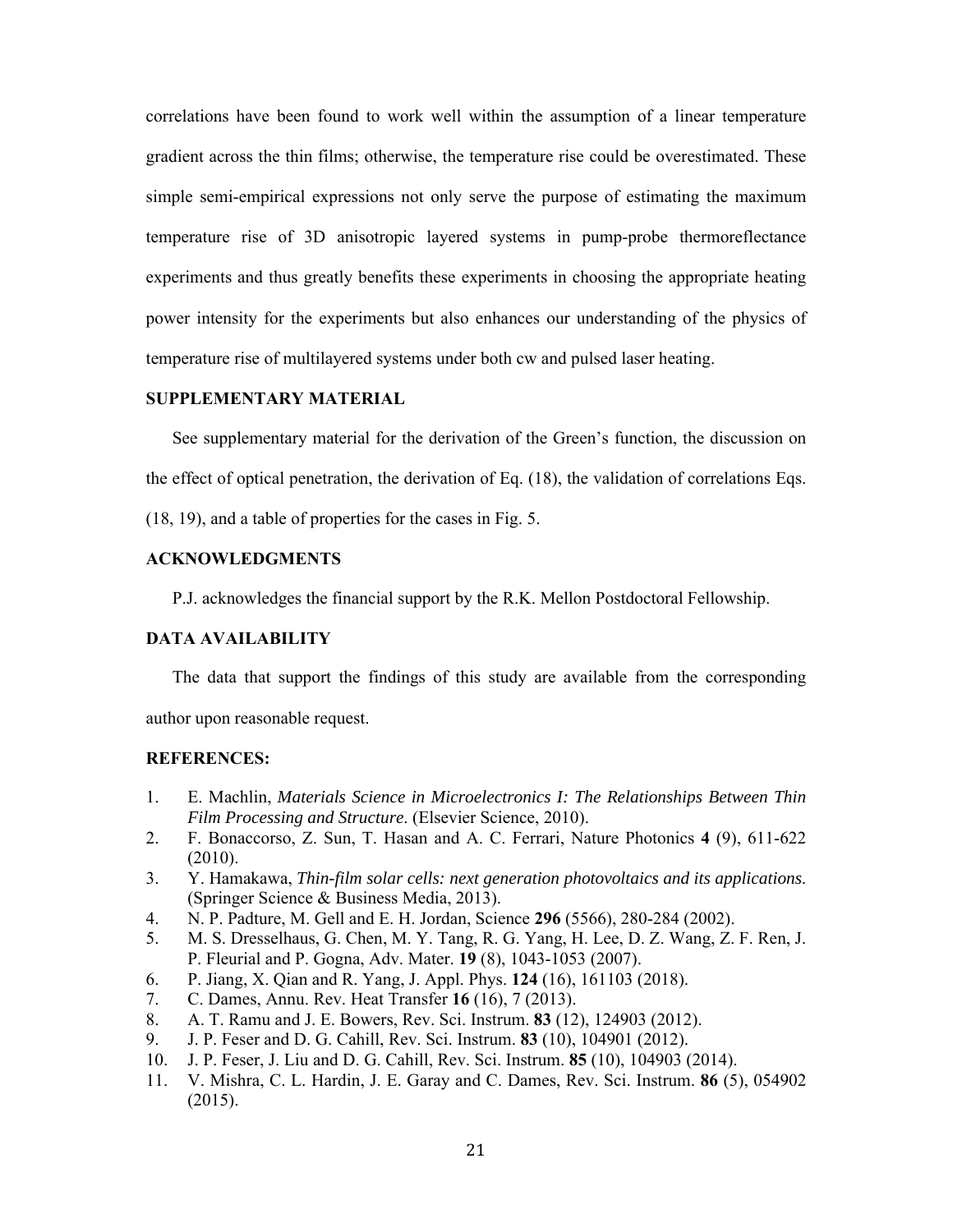- 12. D. Rodin and S. K. Yee, Rev. Sci. Instrum. **88** (1), 014902 (2017).
- 13. P. Jiang, X. Qian and R. Yang, Rev. Sci. Instrum. **88** (7), 074901 (2017).
- 14. P. Jiang, X. Qian and R. Yang, Rev. Sci. Instrum. **89** (9), 094902 (2018).
- 15. P. Jiang, X. Qian, X. Li and R. Yang, Appl. Phys. Lett. **113** (23), 232105 (2018).
- 16. M. Li, J. S. Kang and Y. Hu, Rev. Sci. Instrum. **89** (8), 084901 (2018).
- 17. M. Rahman, M. Shahzadeh, P. Braeuninger-Weimer, S. Hofmann, O. Hellwig and S. Pisana, J. Appl. Phys. **123** (24), 245110 (2018).
- 18. P. Jiang, X. Qian, X. Gu and R. Yang, Adv. Mater. **29** (36), 1701068 (2017).
- 19. X. Qian, P. Jiang and R. Yang, Materials Today Physics **3**, 70-75 (2017).
- 20. P. Jiang, X. Qian, R. Yang and L. Lindsay, Physical Review Materials **2** (6), 064005 (2018).
- 21. X. Qian, P. Jiang, P. Yu, X. Gu, Z. Liu and R. Yang, Appl. Phys. Lett. **112** (24), 241901 (2018).
- 22. D. G. Cahill, P. V. Braun, G. Chen, D. R. Clarke, S. Fan, K. E. Goodson, P. Keblinski, W. P. King, G. D. Mahan, A. Majumdar, H. J. Maris, S. R. Phillpot, E. Pop and L. Shi, Appl. Phys. Rev. **1** (1), 011305 (2014).
- 23. D. G. Cahill, Rev. Sci. Instrum. **75** (12), 5119 (2004).
- 24. J. L. Braun, C. J. Szwejkowski, A. Giri and P. E. Hopkins, J. Heat Transfer **140** (5), 052801 (2018).
- 25. J. M. Powers, J. Heat Transfer **126** (5), 670-675 (2004).
- 26. D. W. Hahn and N. Ozisik, *Heat Conduction*. (Wiley, 2012), Page 616.
- 27. H. S. Carslaw and J. C. Jaeger, *Conduction of heat in solids*. (Clarendon Press, 1959), Page 75.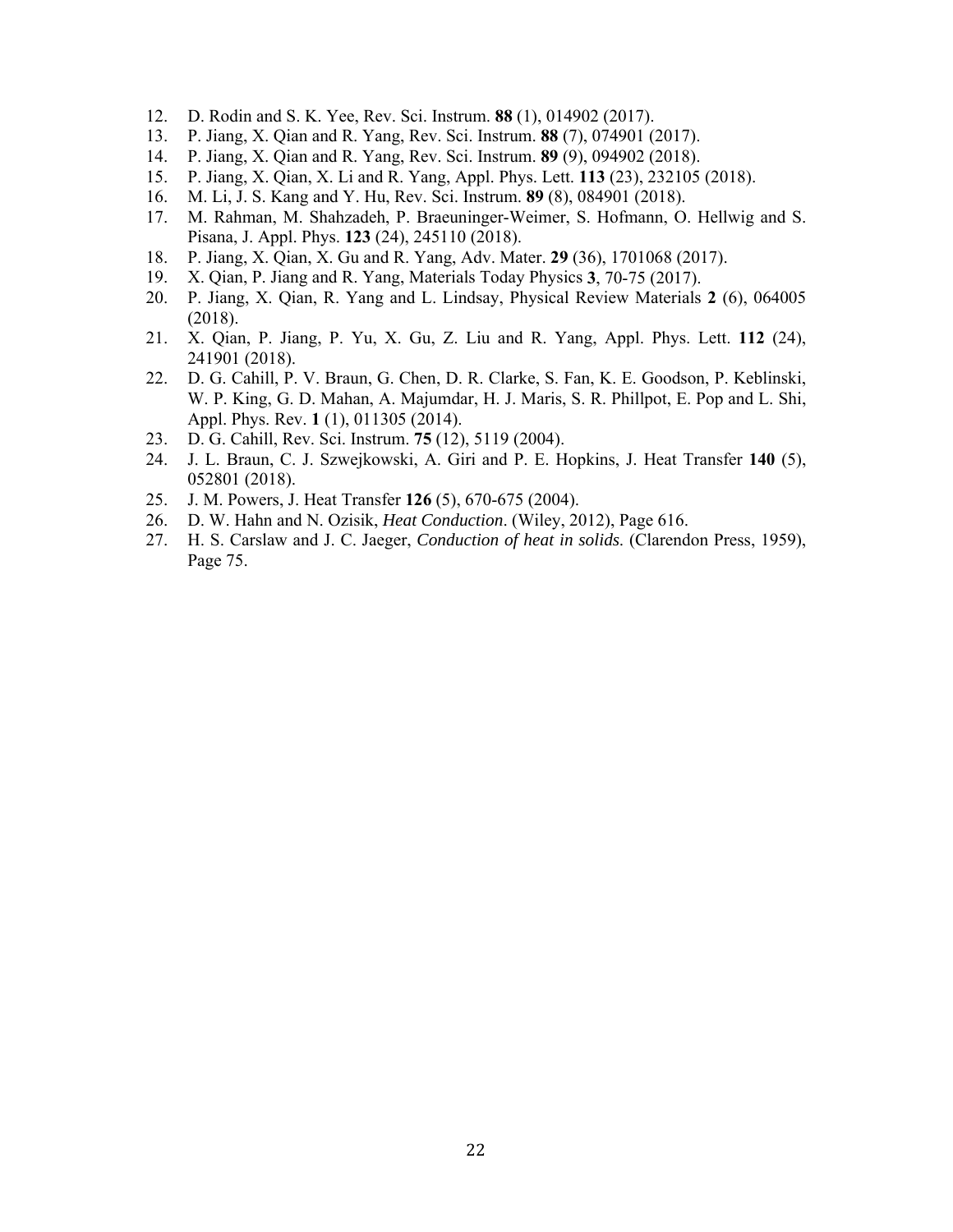# Supplementary Information:

Transient and Steady-State Temperature Rise in Three-Dimensional Anisotropic Layered Structures in Pump-Probe Thermoreflectance Experiments

Puqing Jiang,  $^{1,2,a)}$  and Heng Ban<sup>1,2,b)</sup>

<sup>1</sup>*Department of Mechanical Engineering and Materials Science, University of Pittsburgh, Pittsburgh, Pennsylvania 15261, USA* 

<sup>2</sup>*Pittsburgh Quantum Institute, Pittsburgh, Pennsylvania 15260, USA* 

### **Contents:**

- S1: Deriving the Green's function of 3D anisotropic multilayered systems
- S2: Effect of optical penetration on the surface temperature rise
- S3: Deriving the correlation (Eq. (18)) for  $\theta_{dc}^{pulsed}$
- S4: Validation of the correlation (Eq. (18)) for  $\theta_{dc}^{pulsed}$
- S5: The key factor determining the relative amplitudes of  $\theta_{\rm dc,accum}^{\rm pulsed}$  and  $\theta_{\rm dc,trans}^{\rm pulsed}$
- S6: Validation of the correlation (Eq. (19)) for  $\theta_{\rm ac}^{\rm pulsed}$
- S7: A table of parameters for the cases in Fig. 5 in the main text

a puqing.jiang@pitt.edu

b heng.ban@pitt.edu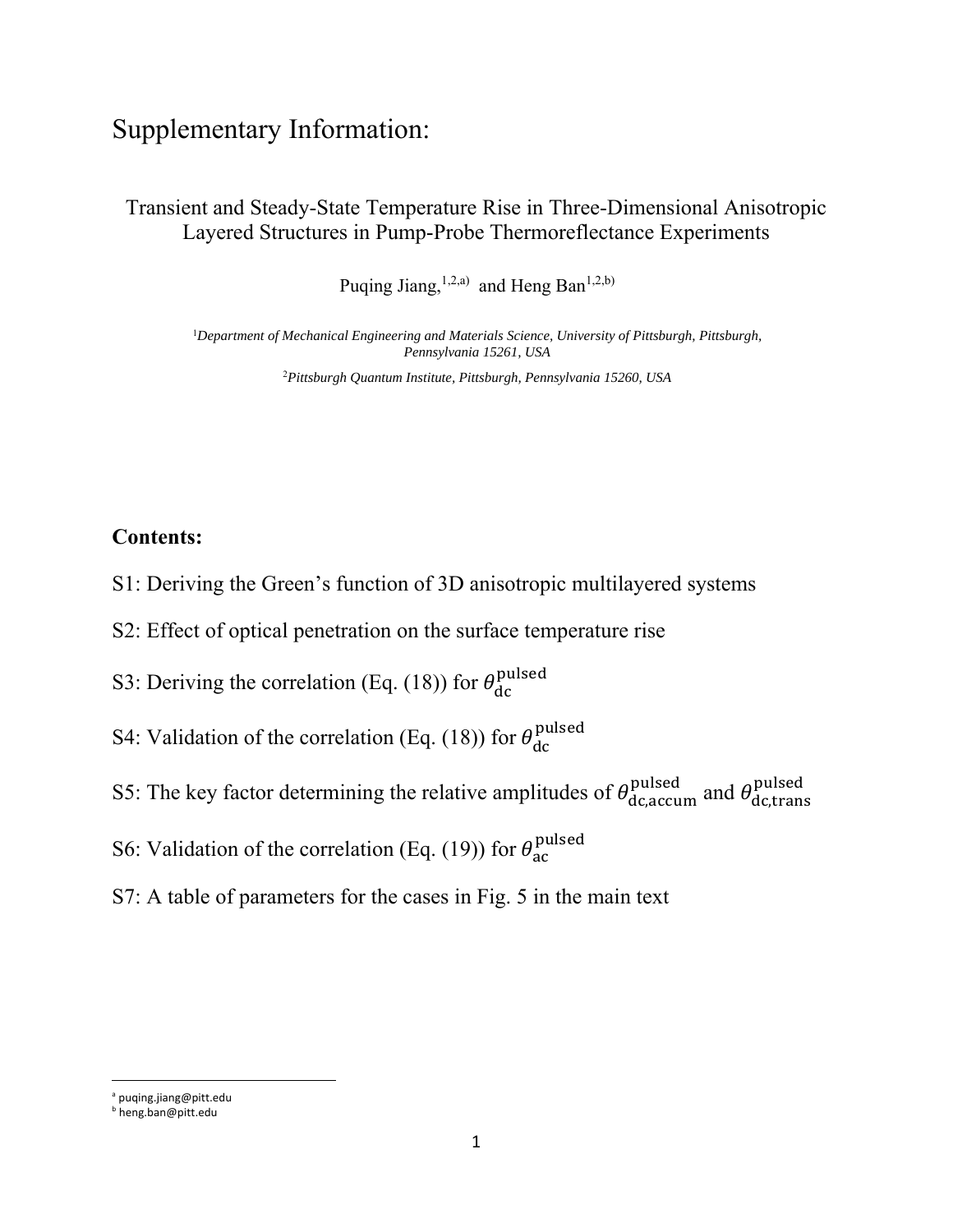## **S1: Deriving the Green's function of 3D anisotropic multilayered systems**

We start from the governing equation of heat diffusion in a 3D anisotropic multilayered system:

$$
C\frac{\partial T}{\partial t} = k_x \frac{\partial^2 T}{\partial x^2} + k_y \frac{\partial^2 T}{\partial y^2} + k_z \frac{\partial^2 T}{\partial z^2} + 2k_{xy} \frac{\partial^2 T}{\partial x \partial y} + 2k_{xz} \frac{\partial^2 T}{\partial x \partial z} + 2k_{yz} \frac{\partial^2 T}{\partial y \partial z}
$$
(S1-1)

This parabolic partial differential equation can be simplified by doing Fourier transforms to inplane coordinates and time,  $T(x, y, z, t) \leftrightarrow \Theta(u, v, z, \omega)$ 

$$
F(u) = \int_{-\infty}^{\infty} f(x)e^{-i2\pi ux} dx
$$

$$
\mathbb{F}\left\{\frac{df(x)}{dx}\right\} = i2\pi uF(u)
$$

$$
\mathbb{F}\left\{\frac{d^2f(x)}{dx^2}\right\} = -(2\pi u)^2 F(u)
$$

$$
(iC\omega)\Theta = -4\pi^2 \left(k_x u^2 + 2k_{xy} u v + k_y v^2\right)\Theta + 2i2\pi \left(k_{xz} u + k_{yz} v\right) \frac{\partial \Theta}{\partial z} + k_z \frac{\partial^2 \Theta}{\partial z^2}
$$
(S1-2)

Or more compactly,

$$
\frac{\partial^2 \Theta}{\partial z^2} + \lambda_2 \frac{\partial \Theta}{\partial z} - \lambda_1 \Theta = 0
$$
 (S1-3)

 $\overline{a}$ 

where

$$
\lambda_1 = \frac{iC\omega}{k_z} + \frac{4\pi^2 \left(k_x u^2 + 2k_{xy} u v + k_y v^2\right)}{k_z}
$$
\n(S1-4)

$$
\lambda_2 = 2i2\pi \frac{\left(k_{xz}u + k_{yz}v\right)}{k_z} \tag{S1-5}
$$

The general solution of Eq. (S1-3) is

$$
\Theta = e^{u^+z} B^+ + e^{u^-z} B^- \tag{S1-6}
$$

where  $u^+, u^-$  are the roots of the equation  $x^2 + \lambda_2 x - \lambda_1 = 0$ :

$$
u^{\pm} = \frac{-\lambda_2 \pm \sqrt{(\lambda_2)^2 + 4\lambda_1}}{2}
$$
 (S1-7)

and  $B^+, B^-$  are the complex numbers to be determined.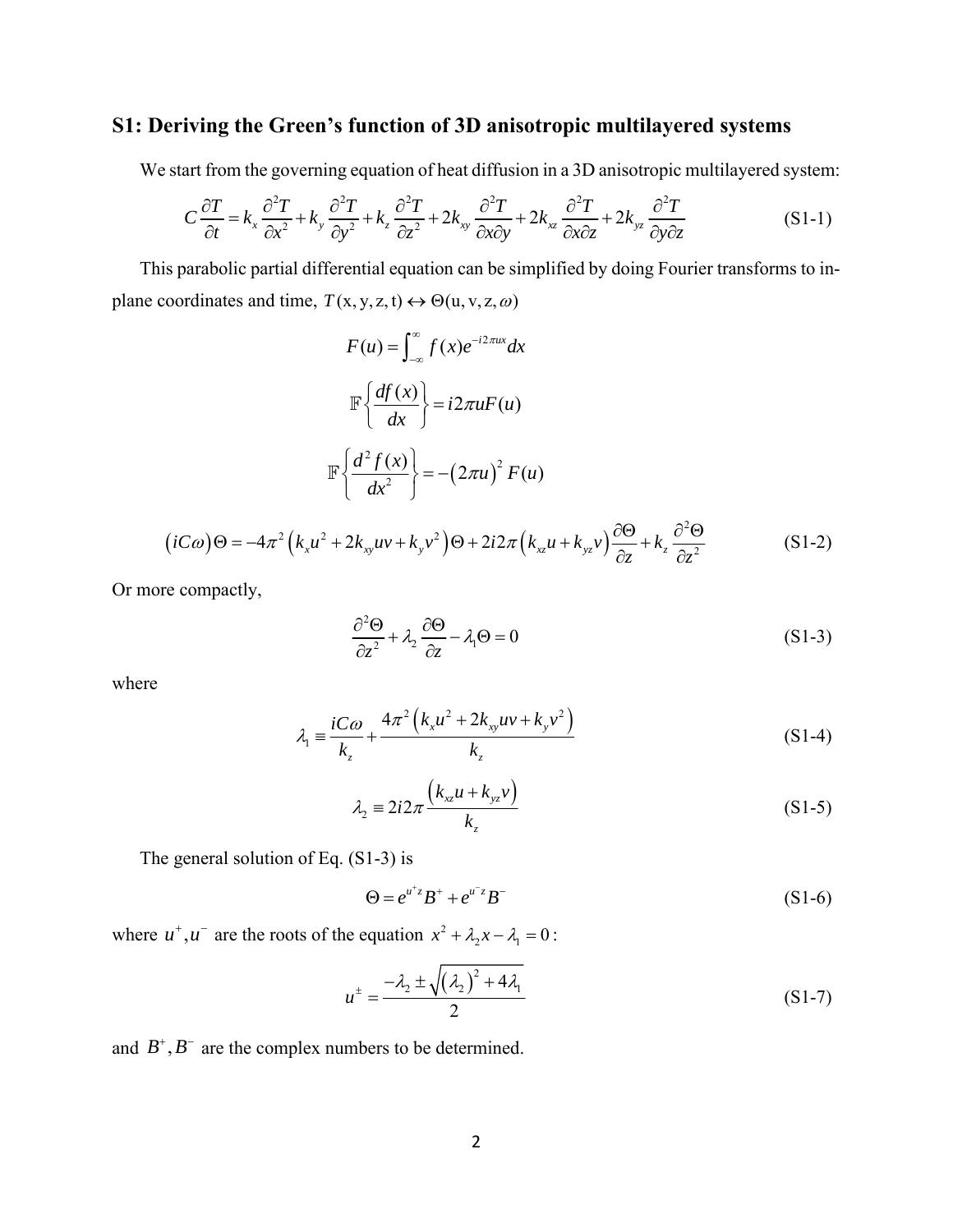The heat flux can be obtained from the temperature Eq. (S1-6) and Fourier's law of heat conduction  $Q = -k_z (d\Theta/dz)$  as:

$$
Q = -k_z u^+ e^{u^+ z} B^+ - k_z u^- e^{u^- z} B^- \tag{S1-8}
$$

It would be convenient to write Eqs. (S1-6) and (S1-8) as matrices as

$$
\begin{bmatrix} \Theta \\ Q \end{bmatrix}_{n,z} = [N]_n \begin{bmatrix} B^+ \\ B^- \end{bmatrix}_n
$$
 (S1-9)

$$
\begin{bmatrix} N \end{bmatrix}_n = \begin{bmatrix} 1 & 1 \ -k_z u^+ & -k_z u^- \end{bmatrix} \begin{bmatrix} e^{u^+ z} & 0 \ 0 & e^{u^- z} \end{bmatrix}_n \tag{S1-10}
$$

where *n* stands for the *n*-th layer of the multilayer system, and *z* is the distance from the surface of the *n*-th layer.

The constants  $B^+$ ,  $B^-$  for the *n*-th layer can also be obtained from the surface temperature and heat flux of that layer by setting  $z=0$  in Eq. (S1-10) and performing its matrix inversion:

$$
\begin{bmatrix} B^+ \\ B^- \end{bmatrix}_n = [M]_n \begin{bmatrix} \Theta \\ Q \end{bmatrix}_{n,z=0}
$$
 (S1-11)

$$
\left[M\right]_n = \frac{1}{k_z \left(u^+ - u^-\right)} \begin{bmatrix} -k_z u^- & -1\\ k_z u^+ & 1 \end{bmatrix} \tag{S1-12}
$$

For heat flow across the interface, an interface conductance *G* is defined. Therefore, the heat flux across an interface can be written as:

$$
Q_{n,z=L} = Q_{n+1,z=0} = G(\Theta_{n,z=L} - \Theta_{n+1,z=0})
$$
\n(S1-13)

From Eq. (S1-13) we also have:

$$
\Theta_{n+1,z=0} = \Theta_{n,z=L} - \frac{1}{G} Q_{n,z=L}
$$
\n(S1-14)

It is convenient to write Eqs. (S1-13) and (S1-14) as a matrix as

$$
\begin{bmatrix} \Theta \\ Q \end{bmatrix}_{n+1,z=0} = [R] \begin{bmatrix} \Theta \\ Q \end{bmatrix}_{n,z=L}
$$
 (S1-15)

$$
[R] = \begin{bmatrix} 1 & -1/G \\ 0 & 1 \end{bmatrix}
$$
 (S1-16)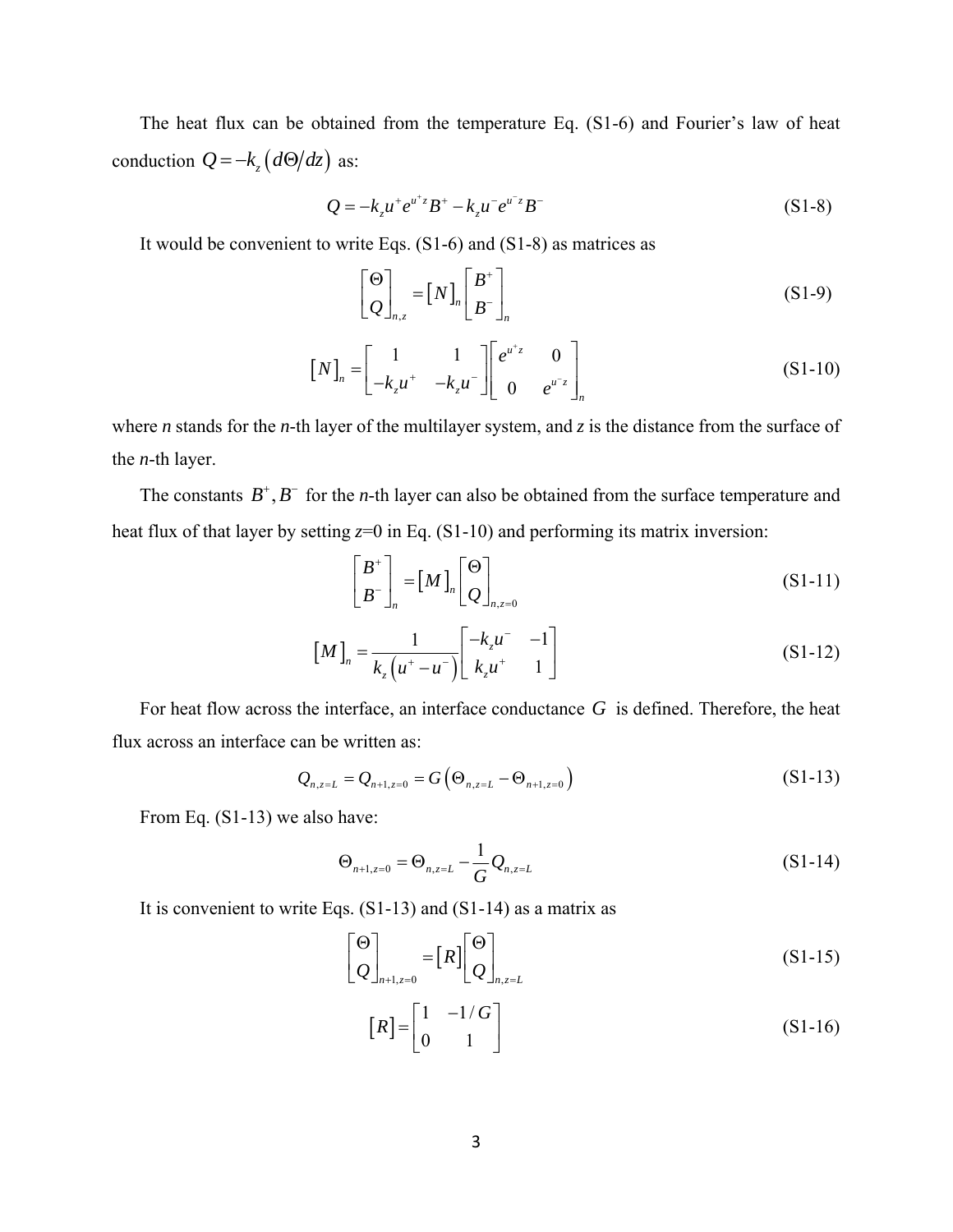The surface temperature and heat flux can thus be related to those at the bottom of the substrate as

$$
\begin{bmatrix} \Theta \\ Q \end{bmatrix}_{n,z=L_n} = [N]_n [M]_n \cdots [R]_1 [N]_1 [M]_1 \begin{bmatrix} \Theta \\ Q \end{bmatrix}_{1,z=0} = \begin{bmatrix} A & B \\ C & D \end{bmatrix} \begin{bmatrix} \Theta \\ Q \end{bmatrix}_{1,z=0}
$$
 (S1-17)

Applying the boundary condition of zero heat flux at the bottom of the semi-infinite substrate yields  $0 = C \Theta_{1, z=0} + D Q_{1, z=0}$ . The Green's function  $\hat{G}$ , which is essentially the surface temperature response due to the applied surface heat flux of unit strength, can thus be solved as

$$
\hat{G}(u,v) = \frac{\Theta_{1,z=0}}{Q_{1,z=0}} = -\frac{D}{C}
$$
\n(S1-18)

With the Green's function  $\hat{G}$  determined, the detected temperature response is simply the product of  $\hat{G}$  and the heat source function in the frequency domain.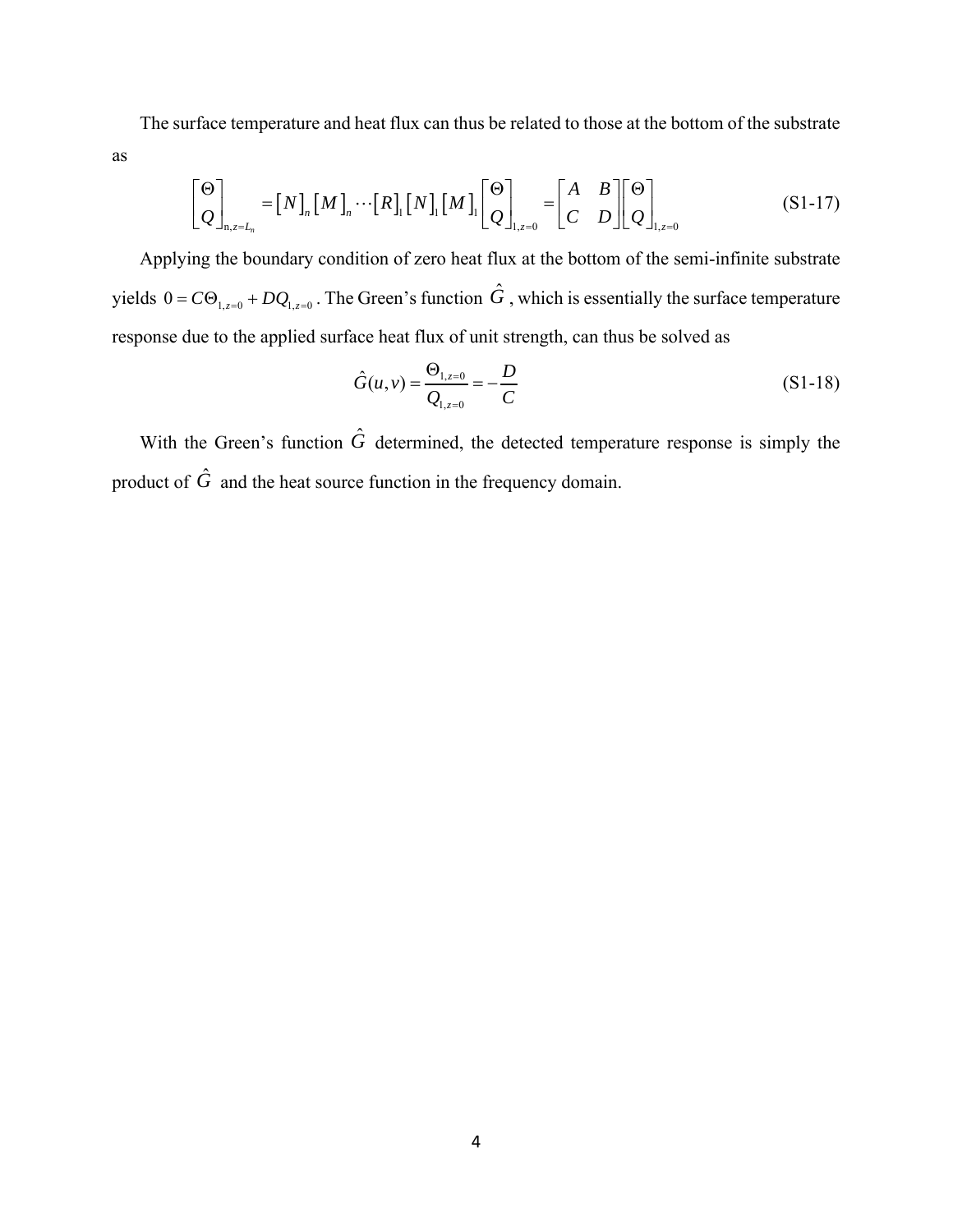### **S2: Effect of optical penetration on the surface temperature rise**

Throughout this work we have assumed a surface heat source boundary condition, i.e., the laser power was deposited on the very top surface of the first layer. In reality, because of the finite value of the extinction coefficient  $\kappa$ , the laser beam would penetrate into the material, giving a volumetric heat source. The Beer-Lambert law states that the intensity of the laser beam inside the material would have an exponential decay as  $\exp(-z/\delta_p)$ , where  $\delta_p = \lambda_0/(4\pi\kappa)$  is known as the optical penetration depth or skin depth. Figure S1 (a) shows the cumulative absorption through the depth of Al at a wavelength of  $\lambda_0 = 800$  nm, which has a refractive index of  $n = 2.67$  and an extinction coefficient of  $\kappa = 8.27$ . With the slab divided into many sub-layers, the percentage of the amount of heat absorbed by the *i*-th sub-layer with thickness  $\Delta z$  at depth  $z_i$  could thus be determined as  $\beta_i = \frac{1}{\max(\alpha)}$  $d\alpha(z_i)$  $\frac{\lambda(z_i)}{dz} \Delta z$ , here  $\alpha(z_i)$  is the cumulative absorption at depth  $z_i$ . When the sub-layers are divided to be sufficiently thin, the volumetric heat source inside a sub-layer can be assumed to be a surface heat source for that sub-layer. A schematic of the sub-divided multilayer model to simulate volumetric heat source is illustrated in Fig. S1 (b). The transfer matrix, instead of being Eq. (S1-17), should thus be replaced as:

$$
\begin{aligned}\n&\begin{bmatrix}\n\Theta \\
Q\n\end{bmatrix}_{n,z=L_n} = [N]_n [M]_n \left\{ \begin{bmatrix}\n0 \\
\beta_3 Q_0\n\end{bmatrix} + \cdots \left\{ \begin{bmatrix}\n0 \\
\beta_3 Q_0\n\end{bmatrix} + [R]_2 [N]_2 [M]_2 \left( \begin{bmatrix}\n0 \\
\beta_2 Q_0\n\end{bmatrix} + [R]_1 [N]_1 [M]_1 \begin{bmatrix}\n\Theta_1 \\
\beta_1 Q_0\n\end{bmatrix} \right) \right\} \right\} \\
&= \left\{ [N]_n [M]_n \cdots [R]_1 [N]_1 [M]_1 \right\} \left[ \begin{bmatrix}\n\Theta_1 \\
\beta_1 Q_0\n\end{bmatrix} + \left\{ [N]_n [M]_n \cdots [R]_2 [N]_2 [M]_2 \right\} \begin{bmatrix}\n0 \\
\beta_2 Q_0\n\end{bmatrix} + \cdots + \left\{ [N]_n [M]_n \right\} \begin{bmatrix}\n0 \\
\beta_n Q_0\n\end{bmatrix} \right] \\
&= \begin{bmatrix}\nA_{n1} & B_{n1} \\
C_{n1} & D_{n1}\n\end{bmatrix} \begin{bmatrix}\n\Theta_1 \\
\beta_1 Q_0\n\end{bmatrix} + \beta_2 Q_0 \begin{bmatrix}\nB_{n2} \\
D_{n2}\n\end{bmatrix} + \cdots + \beta_n Q_0 \begin{bmatrix}\nB_{nn} \\
D_{nn}\n\end{bmatrix}\n\end{aligned}
$$

 $(S2-1)$ 

Here we have made the following notation:

$$
\begin{bmatrix} A_{jk} & B_{jk} \\ C_{jk} & D_{jk} \end{bmatrix} = \left\{ \begin{bmatrix} N \end{bmatrix}_j \begin{bmatrix} M \end{bmatrix}_j \cdots \begin{bmatrix} R \end{bmatrix}_k \begin{bmatrix} N \end{bmatrix}_k \begin{bmatrix} M \end{bmatrix}_k \right\} \qquad \text{with } j \ge k \tag{S2-2}
$$

Applying the same boundary condition  $Q_{n,z\to\infty} = 0$  at the bottom of the substrate, we have  $0 = C_{n1} \Theta_1 + (D_{n1} \beta_1 + D_{n2} \beta_2 + \cdots + D_{nm} \beta_n) Q_0$ . We can thus solve the surface temperature rise of the top layer  $\Theta_1$  as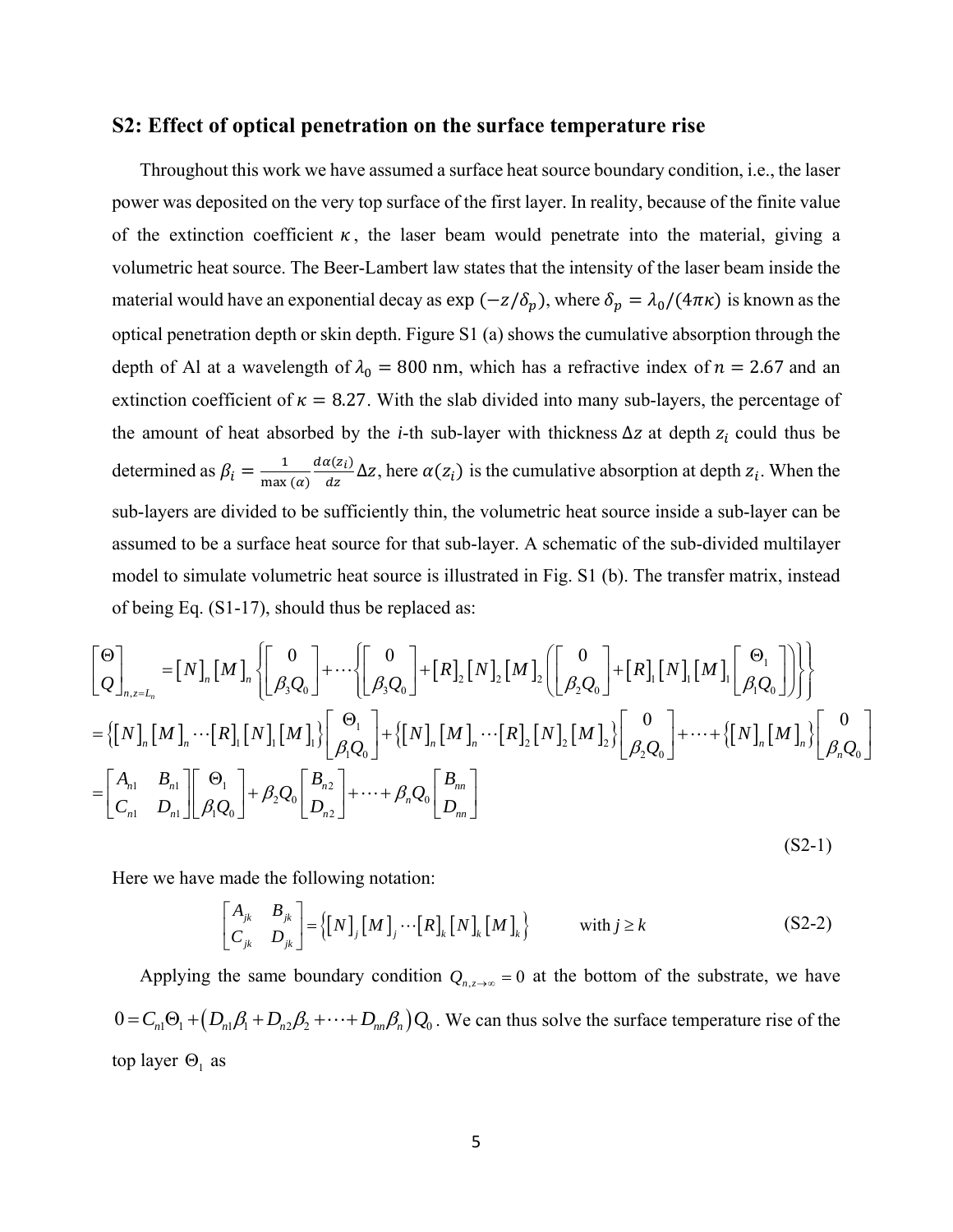$$
\Theta_1 = -\frac{1}{C_{n1}} \left( D_{n1} \beta_1 + D_{n2} \beta_2 + \dots + D_{nn} \beta_n \right) Q_0 \tag{S2-3}
$$

An alternative approach to model optical penetration can also be found in Refs. [1, 2], and they yield identical results with the current approach.

Figure S1(c, d) compares the  $V_{\text{in}}$  and  $V_{\text{out}}$  signals in TDTR experiments simulated by the thermal model assuming surface heat source and volumetric heat source boundary conditions, respectively. Here the simulated data are for 100 nm Al/Si measured by TDTR using a modulation frequency of 5 MHz and a laser spot size of 5  $\mu$ m. The results suggest that only the  $V_{\text{in}}$  signals in the short delay time range 0-10 ps are affected by the heat source boundary condition. The  $V_{\text{out}}$ signal, which is due to the heating at the modulation frequency and is analogous to the signals acquired in FDTR experiments, is not affected by the heat source boundary condition. Note that it is the metal transducer layer with a small optical penetration depth that makes it possible to assume a surface heat source boundary condition. For materials with large optical penetration depths, it would be necessary to consider the actual volumetric heat source for a more accurate simulation of the experimental signal, see Ref. 2 for an example.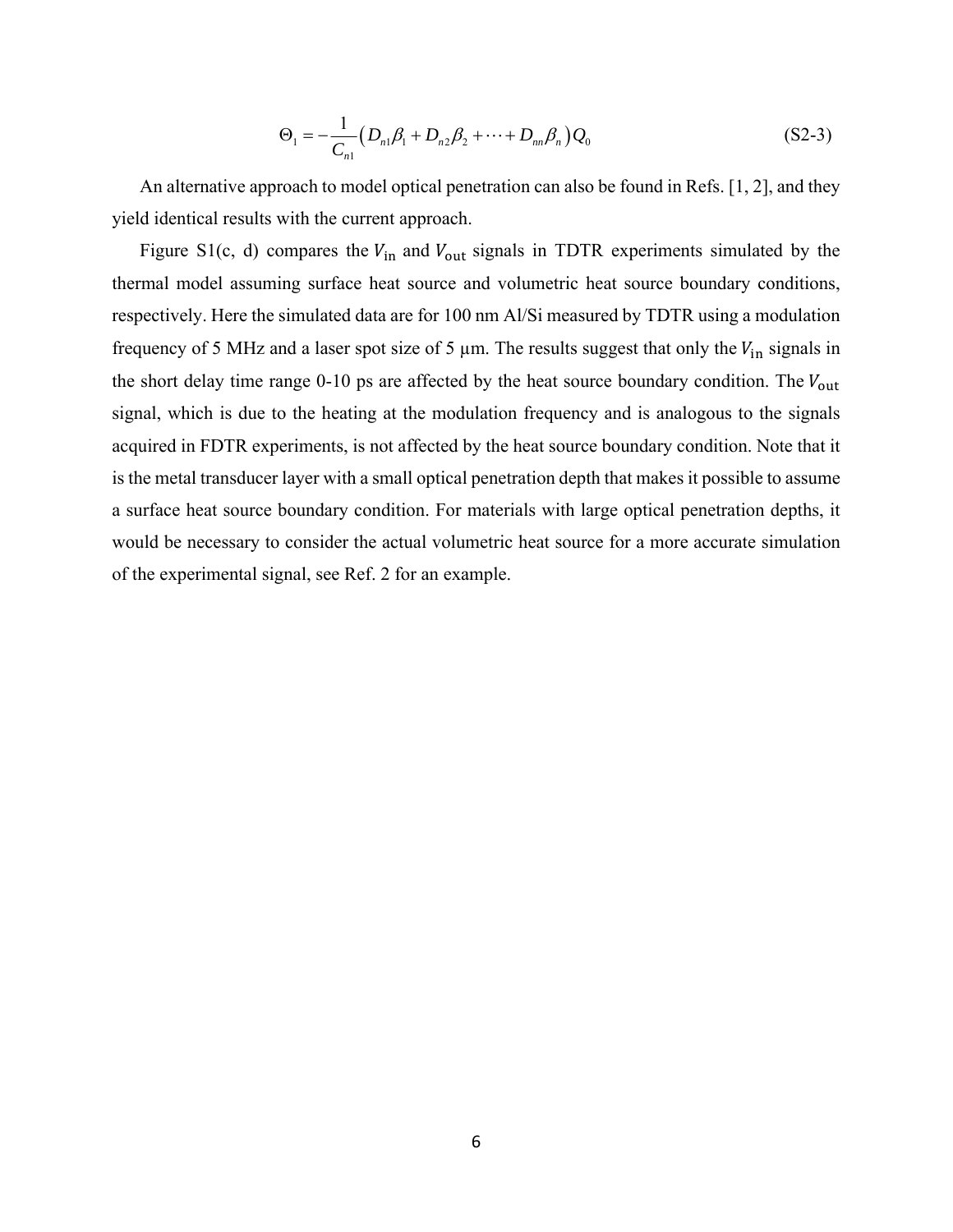

Fig. S1. (a) Cumulative absorption as a function of depth in Al, which has a refractive index of 2.67 and an extinction coefficient of 8.27 at the wavelength 800 nm. (b) General multilayer model for the case of volumetric heat source boundary condition. Each layer has a heat input of  $q_j =$  $\beta_j q_0$  on the surface of that layer. (c, d) Simulated in-phase and out-of-phase signals in TDTR experiments for 100 nm Al/Si assuming surface heat source boundary condition (solid curves) and volumetric heat source boundary condition (dashed curves).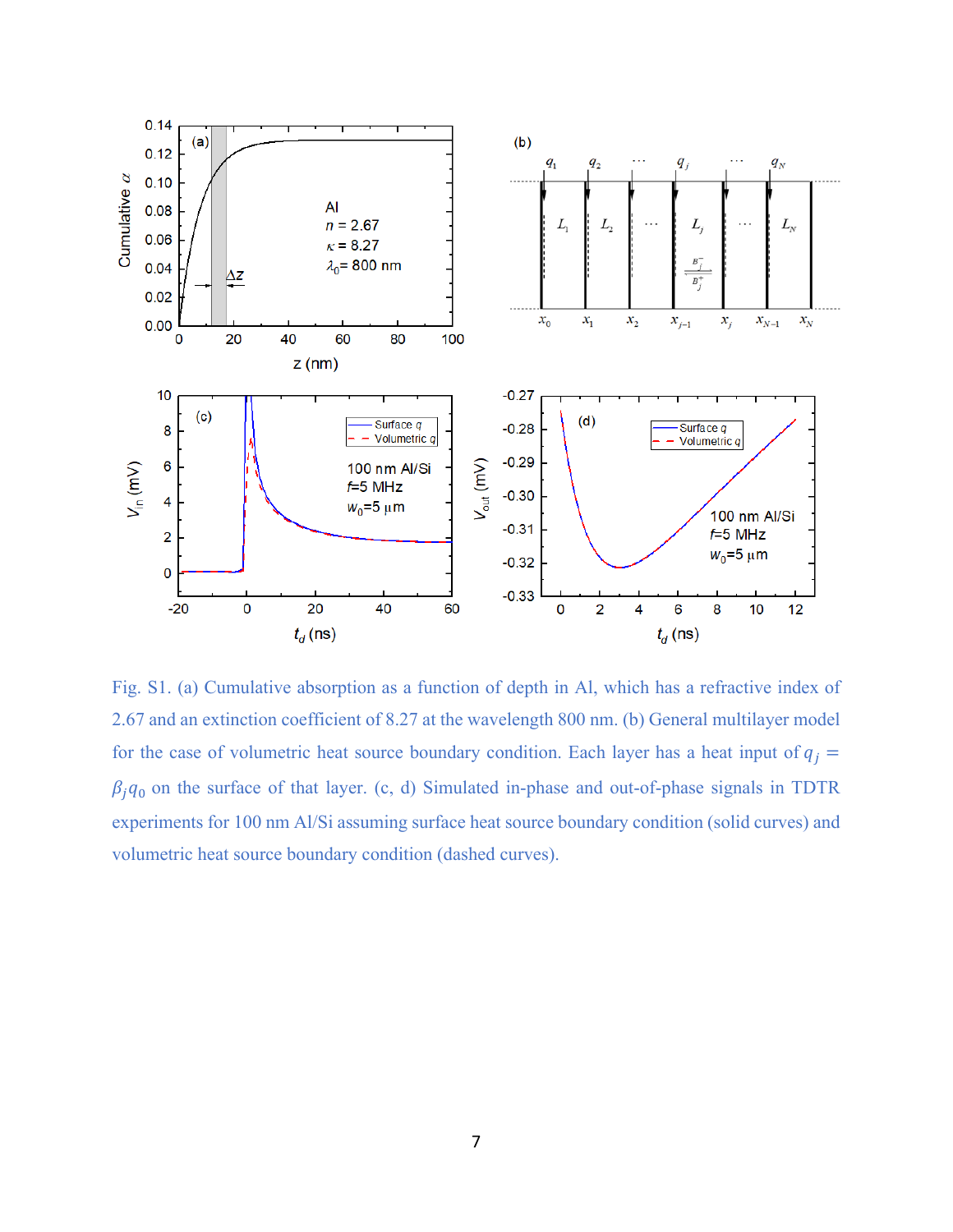# **S3:** Deriving the correlation (Eq. (18)) for  $\theta_{\text{dc}}^{\text{pulsed}}$

The temperature rise due to the constant offset component of the pulsed laser heating  $\theta_{\text{dc}}^{\text{pulsed}}$ contains two parts: one is a constant component due to the pulse accumulation  $\theta_{\rm dc,accum}^{\rm pulsed}$ , and the other is a transient component due to the heating by each pulse  $\theta_{\text{dc,trans}}^{\text{pulsed}}$ . Obviously,  $\theta_{\text{dc,accum}}^{\text{pulsed}}$ depends on the pulse repetition rate  $f_{\text{rep}}$ , whereas  $\theta_{\text{dc,trans}}^{\text{pulsed}}$  depends on the delay time  $t_d$ . Here we derive their correlations separately.

We start with the known analytical expression of  $\theta_{dc}^{cw} = \xi P_0 / \sqrt{2\pi w_0^2 k_z k_r}$ . There are many parameters affecting  $\theta_{dc,accum}^{pulsed}$ . To study the effect of each parameter, we keep all the other factors constant and vary that parameter over a wide range of its possible values, and evaluate the relation between the ratio  $\theta_{dc,accum}^{pulsed}/\theta_{dc}^{cw}$  and that parameter. After repeating this process for all the

parameters, we find that if we define a factor  $x = \frac{2w_0}{\sqrt{2w_0}}$  $\frac{2W_0}{\sqrt{\frac{k_r}{\pi C f_{rep}}}}$  $0.36 + 0.84\xi$ and plot the ratio

 $\theta_{\text{dc,accum}}^{\text{pulsed}}/\theta_{\text{dc}}^{\text{cw}}$  as a function of x, almost all the points collapse into the curve  $y = x/(1 + x)$ , as shown in Fig.  $S2(a)$ .

Similarly, for  $\theta_{\text{dc,trans}}^{\text{pulsed}}$ , we find that if we take the factor  $\left(\frac{\theta_{\text{dc,trans}}^{\text{pulsed}}}{\theta_{\text{cw}}^{\text{cw}}}\right)$  $\left(\frac{\partial f_{\text{c}}}{\partial \phi_{\text{d}}^{\text{cw}}}\right) t_d$  as y, and define the x factor as  $x = \frac{\xi w_0}{\sqrt{k_r t_d/\pi C}}$ , almost all the points collapse into the curve  $y = 2 \times 10^{-8} x/(25 +$  $x^2$ ), as shown in Fig. S2(b).

Expanding these correlations, we have the expression of  $\theta_{dc}^{pulsed}$  as Eq. (18) in the main text.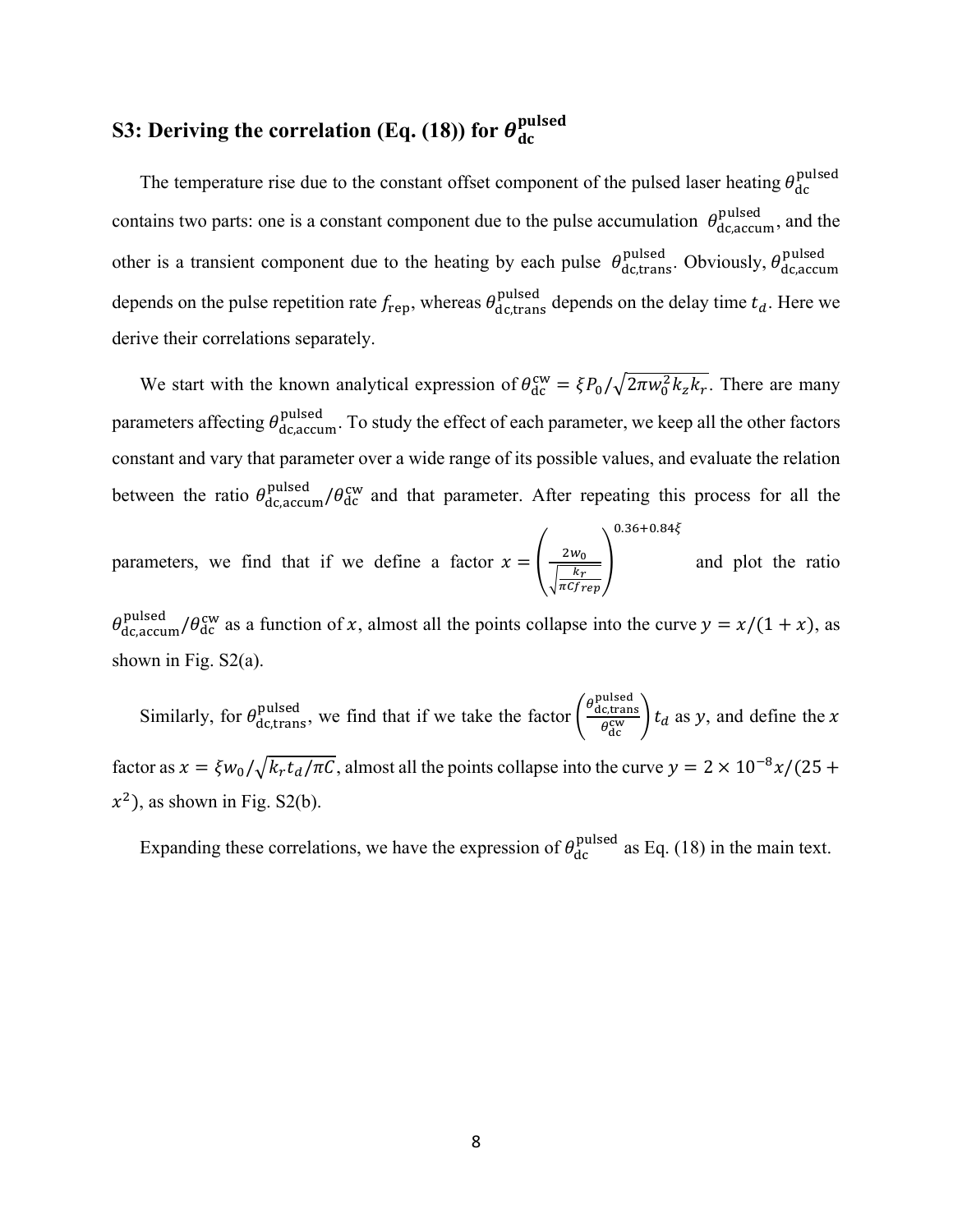

Fig. S2. The key correlated factors determining  $\theta_{dc,accum}^{pulsed}$  and  $\theta_{dc,trans}^{pulsed}$  in Eq. (18).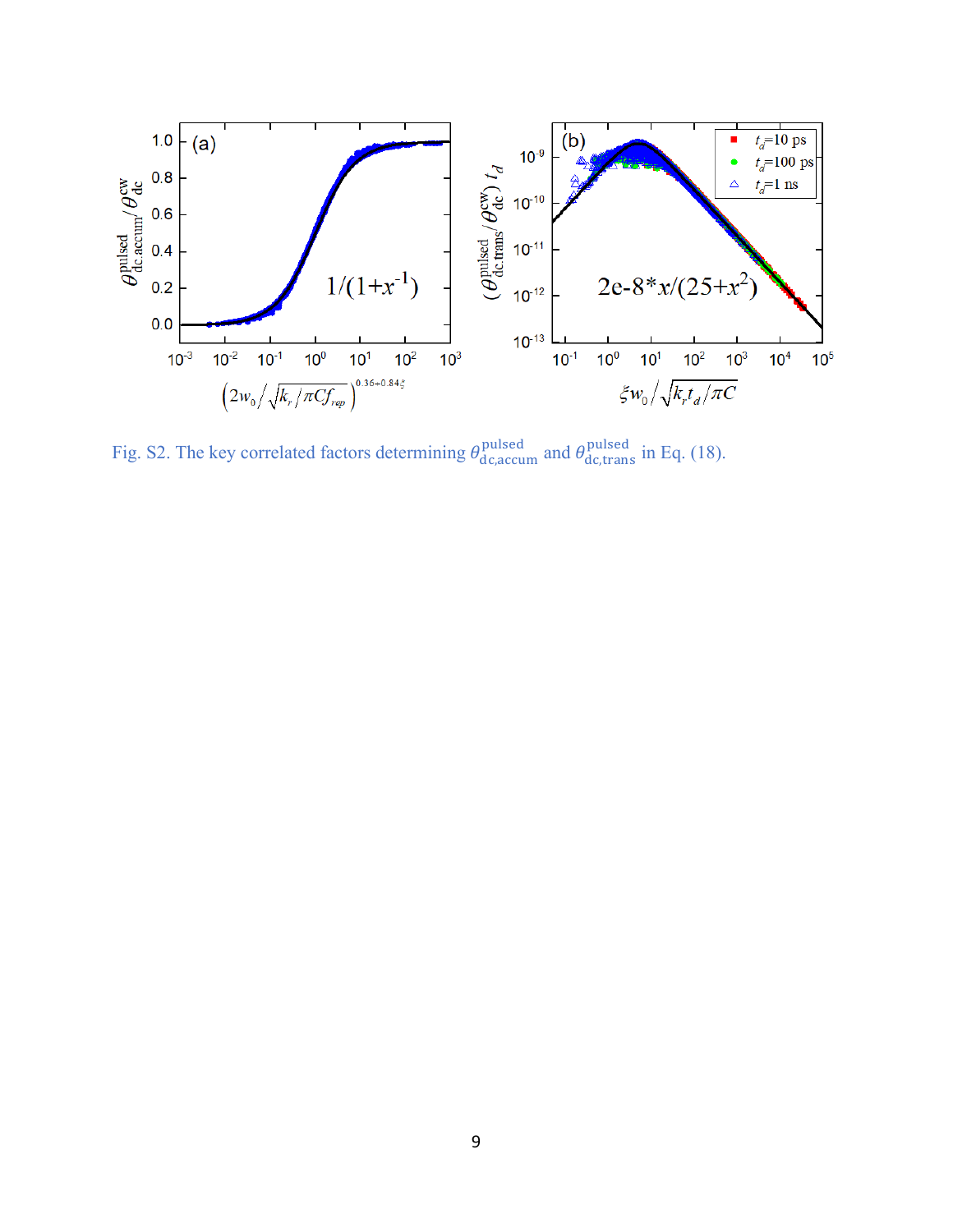# **S4:** Validation of the correlation (Eq. (18)) for  $\theta^{\rm pulsed}_{\rm dc}$

When a semi-infinite solid is heated by a train of unmodulated laser pulses with an averaged heating power of  $P_0$ , the peak temperature rise  $\theta_{dc}^{pulsed}$  is expressed as the first term of Eq. (17) and could be approximated by the analytical correlation Eq. (18) in the main text, i.e.,

$$
\theta_{\text{dc}}^{\text{pulsed}} = P_0 \sum_{n=-\infty}^{\infty} \left[ e^{\frac{-n^2 \omega_s^2 \tau_p^2}{11.08}} e^{in\omega_s (t-t_0)} \int_{-\infty}^{\infty} \int_{-\infty}^{\infty} \frac{\exp(-\pi^2 u^2 w_x^2/2) \exp(-\pi^2 v^2 w_y^2/2)}{\sqrt{i C(n\omega_s) k_z + 4\pi^2 k_z (k_x u^2 + k_y v^2)}} dudv \right]
$$
\n
$$
= \theta_{\text{dc,accum}}^{\text{pulsed}} + \theta_{\text{dc,trans}}^{\text{pulsed}} + \theta_{\text{dc,trans}}^{\text{pulsed}} \left[ 1 + \left( 16 \frac{k_r}{\pi w_0^2 C} \frac{1}{f_{rep}} \right)^{0.18 + 0.42 \xi} \right]^{-1} + \frac{1.1 P_0}{f_{rep} \pi w_0^2 \sqrt{k_z C t_d}} \left( 1 + \frac{25}{\xi^2} \frac{k_r}{\pi w_0^2 C} t_d \right)^{-1}
$$
\n(S4-1)

To evaluate the validity of Eq. (18), we generate 1000 random cases, with  $k_x, k_y, k_z$ independently and randomly varying in the range of  $0.5-5000$  W/mK,  $C$  varying in the range of 0.001-10 MJ/m<sup>3</sup>K, and  $w_x$ ,  $w_y$  independently and randomly varying in the range of 1-100  $\mu$ m, as shown in Fig. S1. The tested anisotropy  $k_z / k_r$  and  $\alpha / \beta$  have covered a wide range from  $10^{-4}$  to 10<sup>4</sup>, as shown in Fig. S3. For each case, we calculate  $\theta_{dc}^{\text{pulsed}}$  as a function of the time t numerically from the first term of Eq. (17), which is considered as an accurate value. We then calculate  $\theta_{\rm dc}^{\rm pulsed}$  for four selected delay time of  $t_d = -20, 10, 100,$  and 1000 ps using the correlation Eq. (18). Note that for  $t_d = -20$  ps,  $\theta_{dc}^{pulsed}$  was evaluated by the first term of Eq. (18) only. The deviations between the estimated values and the accurate ones,  $\eta = \frac{\theta^{\text{estimate}} - \theta^{\text{numeric}}}{\theta^{\text{numerical}}} \times$ 100%, are plotted as a function of  $\zeta w_0 \sqrt{C_f_{rep}/k_r}$  in Fig. S4.

We note that it is not practically useful to estimate the transient temperature rise at a short delay time of 10 ps in TDTR experiments because at such a short delay time the temperature rise is still complicated by factors including the non-equilibrium between hot electrons and phonons in the transducer layer, the deviation between the actual volumetric heat flux due to the optical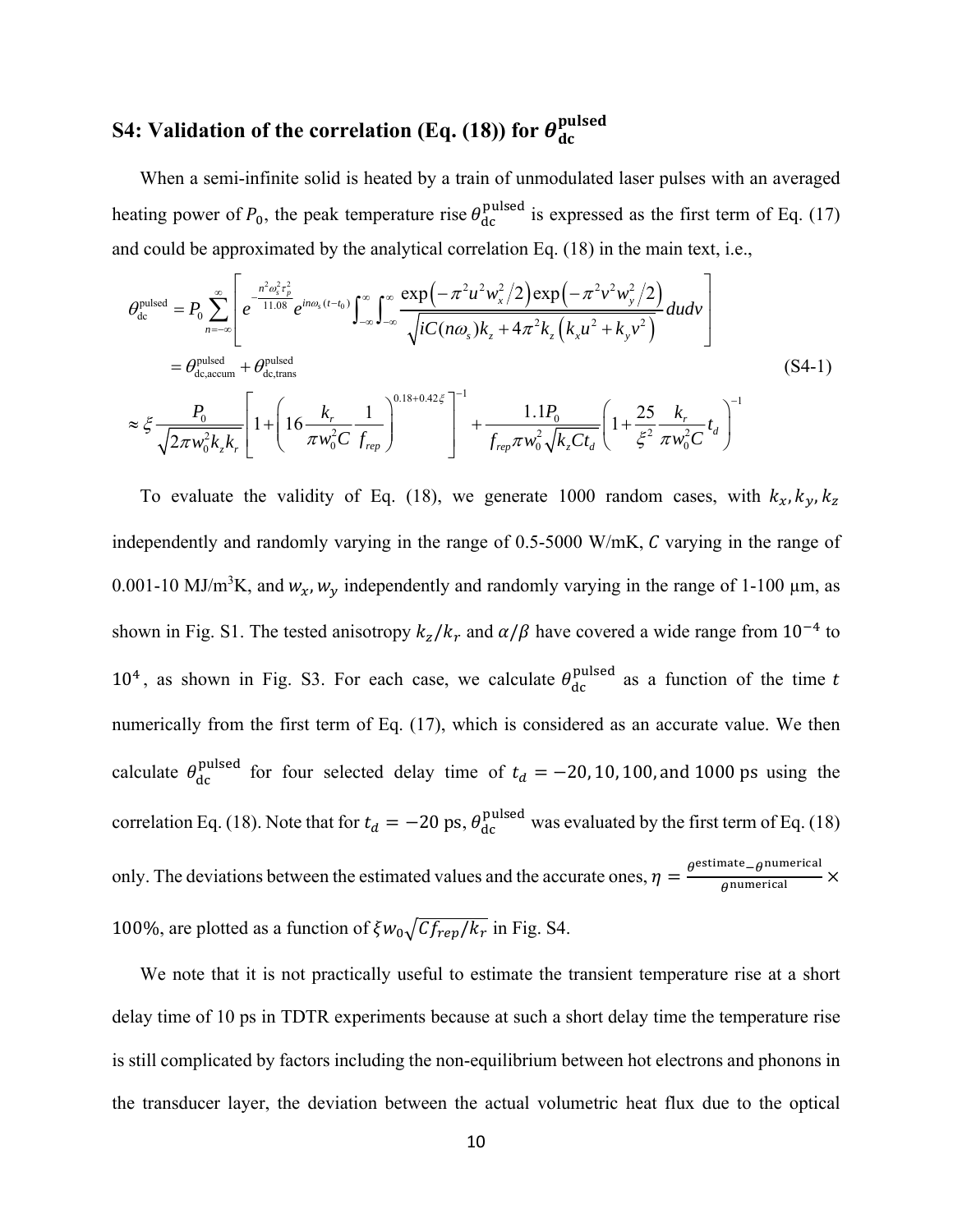penetration of the laser beam and the assumed surface heat flux boundary condition, etc. Nevertheless, we can still test our analytical expressions at any delay time within the framework of the simplified thermal model to demonstrate the consistency of the analytical expressions.

Figure S4 shows that the correlation Eq. (18) is accurate with an error of <3% for  $t_d = 10$  ps if the dimensionless factor  $\zeta w_0 \sqrt{C_f_{rep}/k_r} > 1$ , which could be met in most cases in TDTR experiments. If  $\zeta w_0 \sqrt{C_f_{rep}/k_r}$  < 1 or if  $t_d$  is too large (e.g.,  $t_d > 1$  ns) so that the threedimensional heat flow dominates, and the simple expression of Eq. (18) would cause a larger error, but still generally less than 50%.



Fig. S3. Parameters of 1000 randomly generated cases for the test of Eq. (18).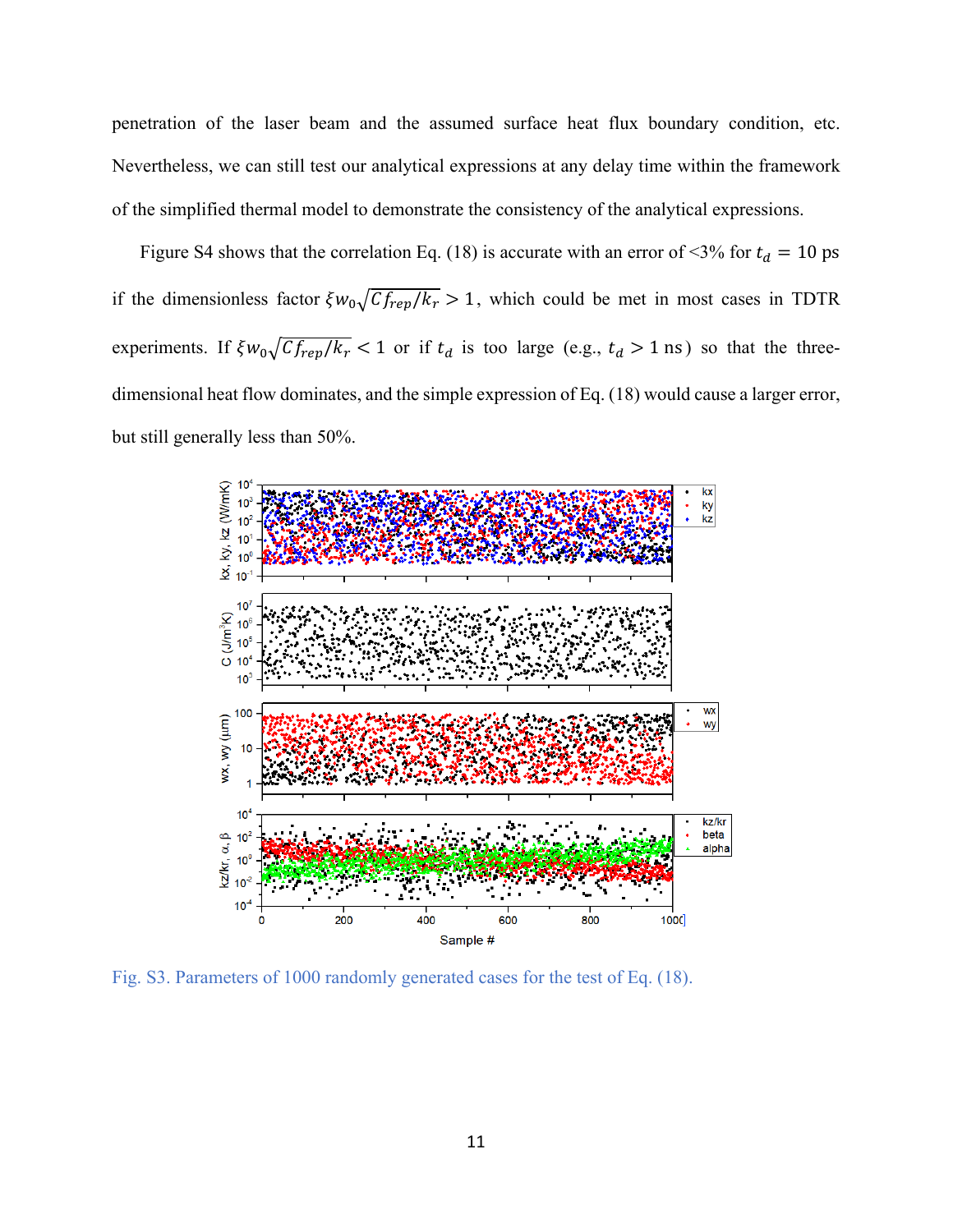

Fig. S4. Deviations of the estimated temperature rise values using Eq. (18) from the accurate numerical values at different delay time of  $t_d$  =-20, 10, 100, and 1000 ps.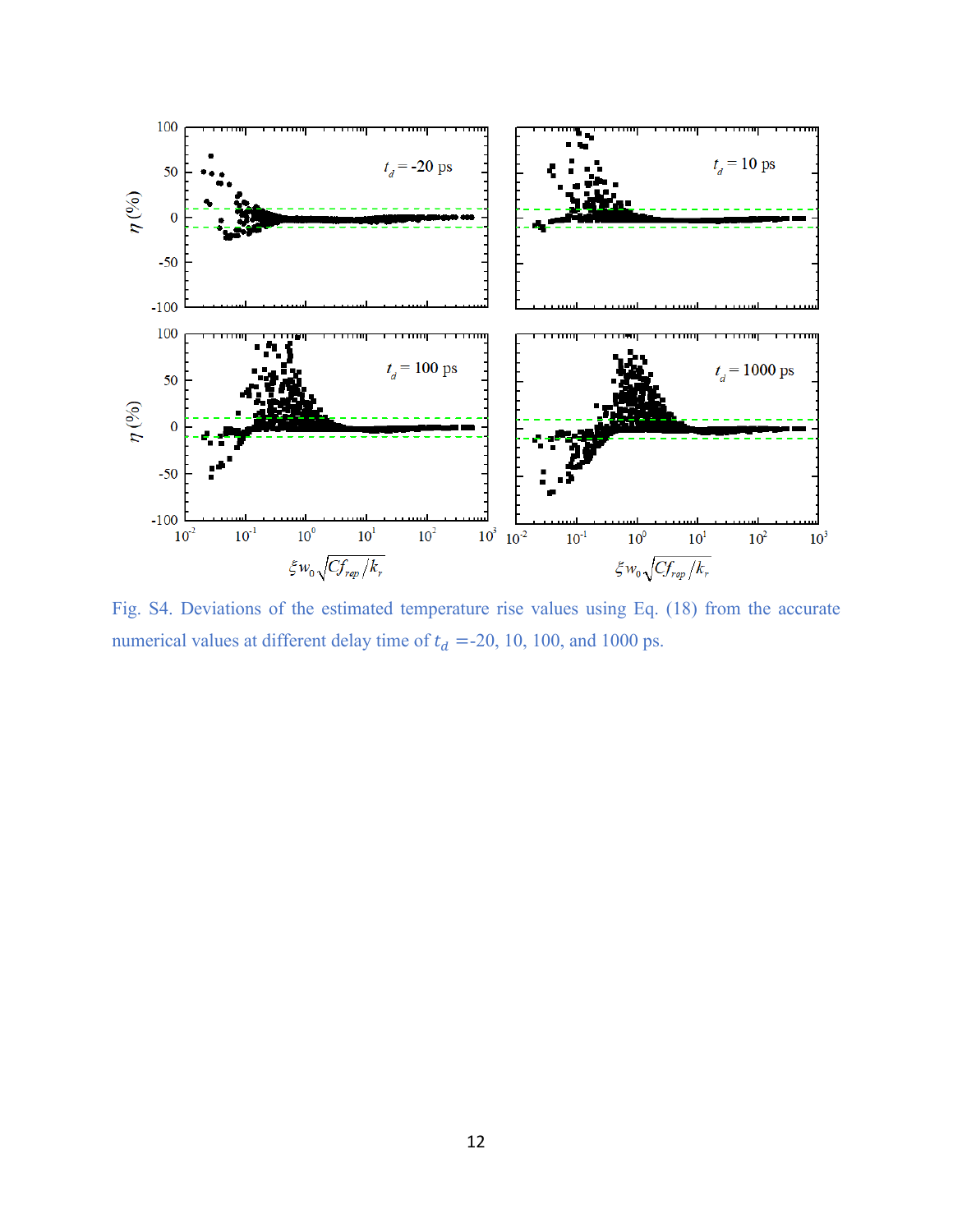# S5: The key factor determining the relative amplitudes of  $\theta_{\rm dc,accum}^{\rm pulsed}$  and  $\boldsymbol{\theta}_{\text{dc},\text{trans}}^{\text{pulsed}}$

Equation (18) in the main text shows that the temperature rise due to a train of unmodulated laser pulses contains two components, one is a constant value due to the pulse accumulation  $\theta_{\rm dc,accum}^{\rm pulsed}$  and the other is a transient value due to the pulse heating  $\theta_{\rm dc,trans}^{\rm pulsed}$ . The ratio between these two components could be approximated as

$$
\theta_{\text{dc,accum}}^{\text{pulsed}} / \theta_{\text{dc,trans}}^{\text{pulsed}} \approx \xi \frac{P_0}{\sqrt{2\pi w_0^2 k_z k_r}} / \frac{1.1 P_0}{f_{\text{rep}} \pi w_0^2 \sqrt{k_z C t_d}} \approx \frac{w_0}{\sqrt{k_r / f_{\text{rep}}^2 t_d C}}.
$$
\n(S5-1)

Therefore, the ratio  $w_0 / \sqrt{k_r / f_{rep}^2 t_d C}$  is the key factor that determines the relative magnitudes of the pulse-accumulation temperature rise and the transient pulse temperature rise: with  $w_0 \gg$  $\sqrt{k_r/f_{rep}^2 t_d C}$  the pulse-accumulation temperature rise would dominate over the transient pulse temperature rise; on the other hand, if  $w_0 \ll \sqrt{k_r/f_{rep}^2 t_d C}$ , the pulse-accumulation temperature rise would also be much smaller than the transient pulse temperature rise. This conclusion is also verified against 1000 random cases (whose parameters are shown in Fig. S3), with the results shown in Fig. S5.



Fig. S5. Test results demonstrate a correlation between the temperature rise rato  $\theta_{\rm dc,accum}^{\rm pulsed}/\theta_{\rm dc,trans}^{\rm pulsed}$ and the lateral length scale ratio  $w_0/\sqrt{k_r/f_{rep}^2 t_d C}$ .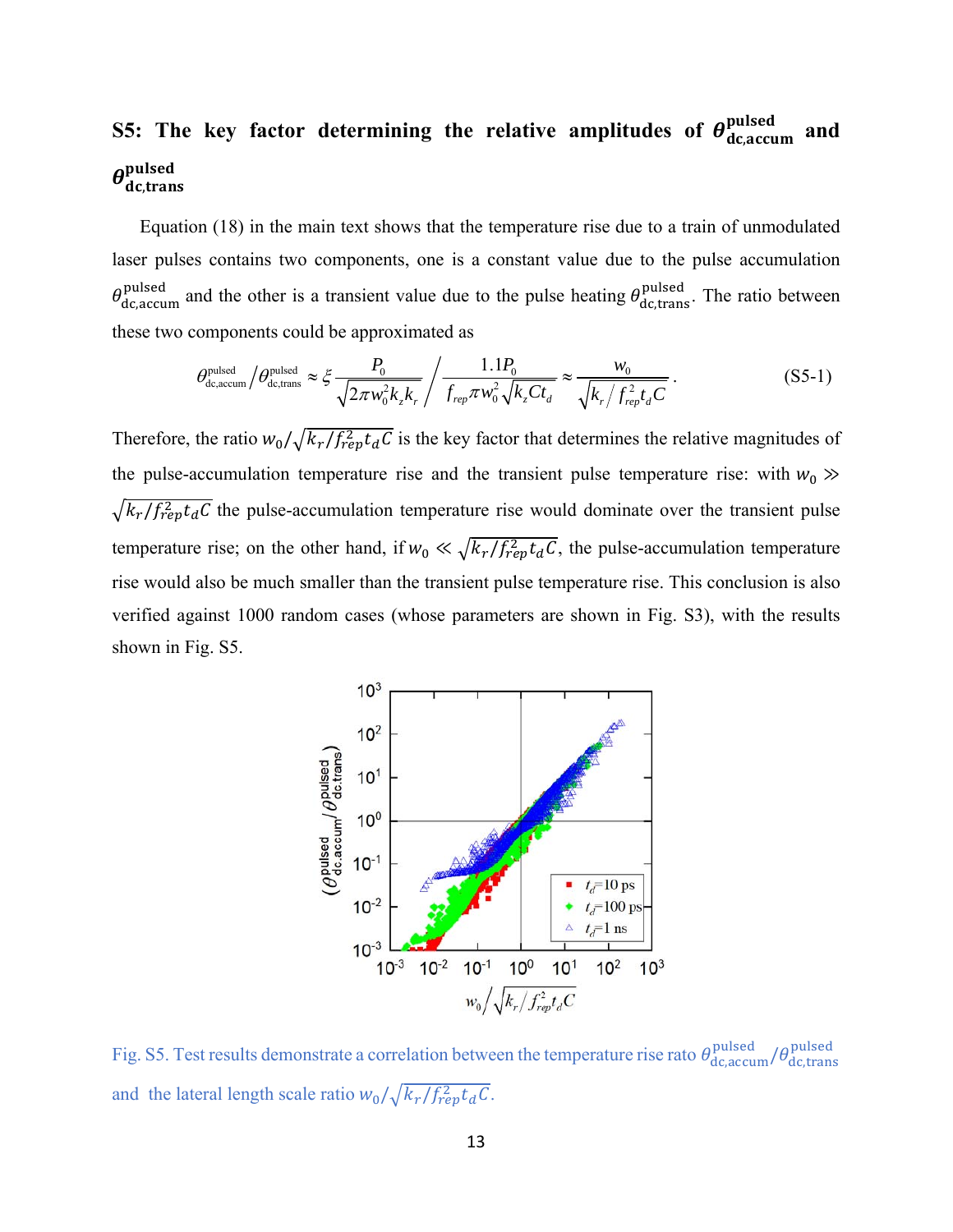# S6: Validation of the correlations (Eq. (19)) for  $\bm{\theta}_{\text{ac}}^{\text{pulsed}}$

When a semi-infinite solid is heated by a train of sinusoidally modulated laser pulses with the modulation frequency  $\omega_0$  and the amplitude of the modulated heating power as  $P_1$ , the peak temperature rise  $\theta_{\rm ac}^{\rm pulsed}$  is expressed as the second term of Eq. (17) and could be approximated by the analytical correlation Eq. (19) in the main text, i.e.,

$$
\theta_{\text{dc}}^{\text{pulsed}} = P_1 \text{Re} \left\{ \sum_{n=-\infty}^{\infty} \left[ e^{\frac{-n^2 \omega_s^2 r_p^2}{11.08}} e^{in\omega_s (t-t_0)} e^{i\omega_0 t} \int_{-\infty}^{\infty} \int_{-\infty}^{\infty} \frac{\exp\left(-\pi^2 u^2 w_x^2/2\right) \exp\left(-\pi^2 v^2 w_y^2/2\right)}{\sqrt{i C(\omega_0 + n\omega_s) k_z + 4\pi^2 k_z \left(k_x u^2 + k_y v^2\right)}} du dv \right] \right\}
$$
\n
$$
= \theta_{\text{ac,accum}}^{\text{pulsed}} + \theta_{\text{ac,trans}}^{\text{pulsed}} \left[ 1 + 4 \left( \frac{w_0}{5} \sqrt{\frac{\omega_0 C}{2\pi k_r}} \right)^{0.36 + 0.84\zeta} \right]^{-1} \left[ 1 + \pi \sqrt{\frac{\omega_0}{2\pi f_{rep}}} \right]^{-1}
$$
\n
$$
+ \frac{P_1}{P_0} \theta_{\text{dc,trans}}^{\text{pulsed}} \left[ 1 - \left( 1 + \frac{(\omega_0/2\pi)^{-0.1 \log_{10}(4t_d f_{rep})}}{-\log_{10}(4t_d f_{rep})} \right)^{-1} \left( 1 + 150 \left( 10 w_0 \sqrt{\frac{\omega_0 C}{2\pi k_r}} \right)^{-0.6 - 1.4\zeta} \right)^{-1} \right]
$$
\n(S6-1)

To evaluate the validity of Eq. (19), we select seven modulation frequencies of 10,  $10^2$ , ..., and 10<sup>7</sup> Hz. For each frequency, we generate 1000 random cases, with  $k_x$ ,  $k_y$ ,  $k_z$  independently and randomly varying in the range of 0.5-5000 W/mK, C varying in the range of 0.001-10 MJ/m<sup>3</sup>K, and  $w_x$ ,  $w_y$  independently and randomly varying in the range of 1-100 µm, similar to the case shown in Fig. S3. For each case, we calculate  $\theta_{\rm ac}^{\rm pulsed}$  as a function of the time t numerically from the second term of Eq. (17), which is considered as an accurate value. We then calculate  $\theta_{\text{ac,accum}}^{\text{pulsed}}$ and  $\theta_{\text{ac,trans}}^{\text{pulsed}}$  using the correlation Eq. (19). Three delay time of  $t_d = 10, 100$ , and 1000 ps were chosen to test the correlation of  $\theta_{\text{ac,trans}}^{\text{pulsed}}$ .

Figure S6 shows the temperature rises  $\theta_{\text{ac,accum}}^{\text{pulsed}}$  and  $\theta_{\text{ac,trans}}^{\text{pulsed}}$  estimated using correlation Eq. (19), and compared to the accurate numerical values for the 8000 randomly generated cases. Here the heating power was fixed as  $P_1 = 1$  mW for all the cases. We can see that the correlation Eq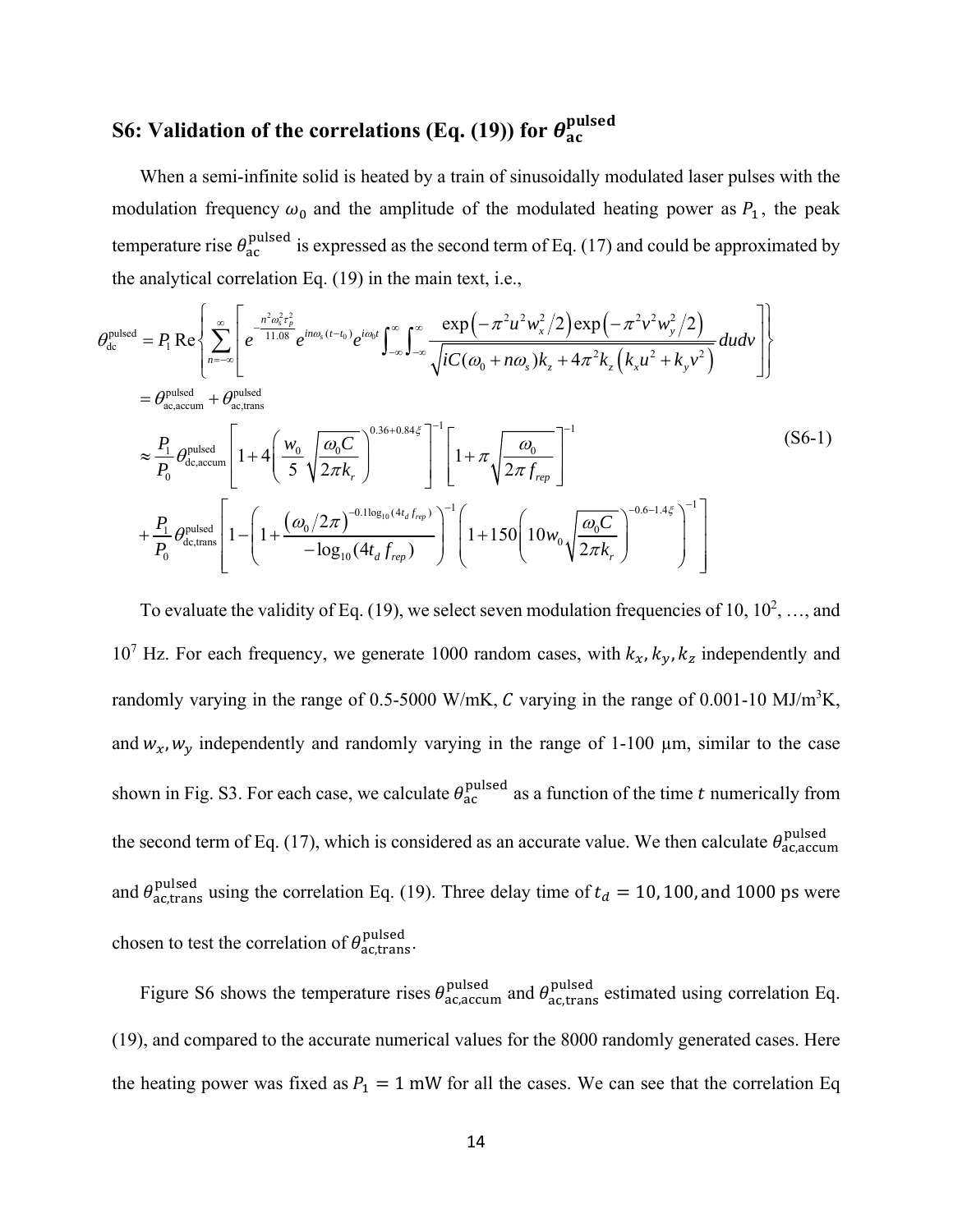(19) generally works well. They would have a larger error for large  $t_d$ , where the heat flow would become highly three-dimensional and would be too complicated to be evaluated by a simple correlation.

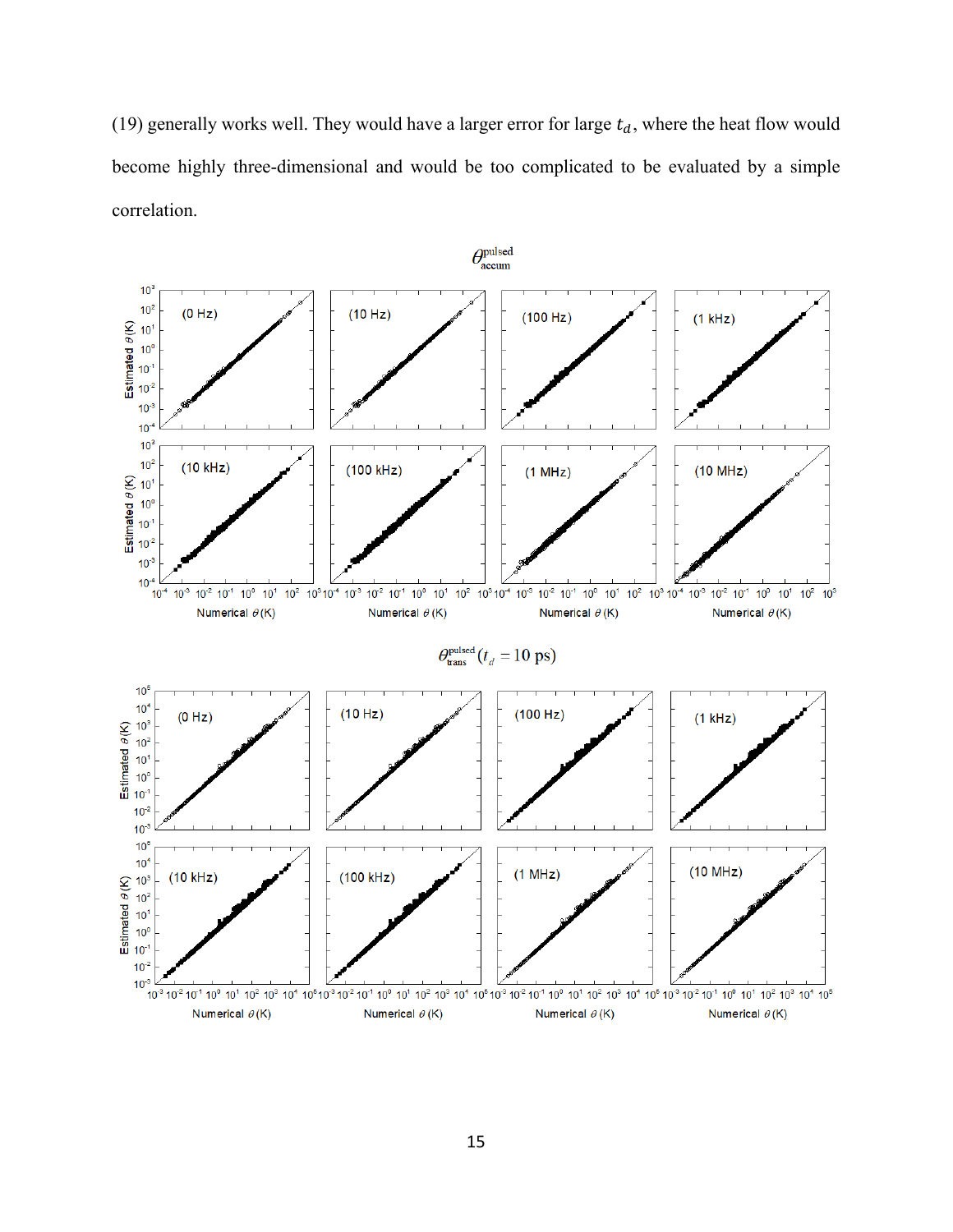

Fig. S6. Estimated temperature rise values using Eq. (19) as compared to the accurate numerical values for modulated pulse heating at different delay time of  $t_d$  =-20, 10, 100, and 1000 ps for different modulation frequencies from 10 Hz to 10 MHz.